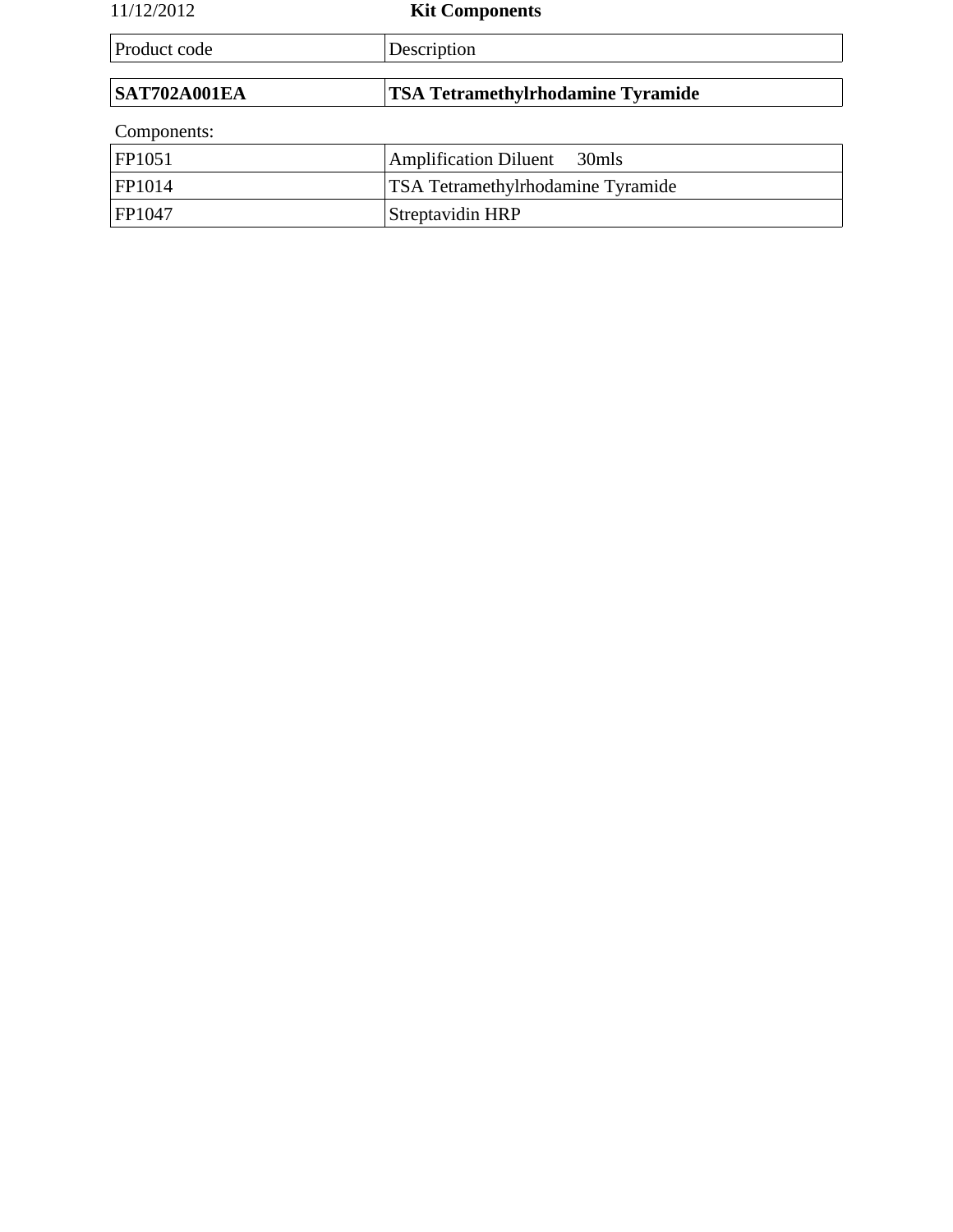

*Printing date 11/12/2012 Reviewed on 11/12/2012*

*Safety Data Sheet acc. to ISO 11014*

# *1 Identification of the substance/mixture and of the company/undertaking*

- *· Product identifier*
- *· Trade name: Amplification Diluent 30mls*
- *· Product number: FP1051*
- *· Relevant identified uses of the substance or mixture and uses advised against No further relevant information available.*
- *· Application of the substance / the preparation Laboratory chemicals*
- *· Details of the supplier of the safety data sheet*
- *· Manufacturer/Supplier: PerkinElmer Inc 549 Albany st Boston, MA 02118*
- *· Information department: US Technical Support 800-762-4000*
- *· Emergency telephone number: If inside USA, call CHEMTREC at 1-800-424-9300 If outside USA, call CHEMTREC at 1-703-527-3887*

# *2 Hazards identification*

*· Classification of the substance or mixture*



*Repr. 1B H360 May damage fertility or the unborn child.*

- *· Classification according to Directive 67/548/EEC or Directive 1999/45/EC Not applicable.*
- *· Information concerning particular hazards for human and environment:*
- *The product does not have to be labelled due to the calculation procedure of international guidelines.*
- *· Classification system:*
- *The classification was made according to the latest editions of international substances lists, and expanded upon from company and literature data.*
- *· Label elements*
- *· Labelling according to EU guidelines:*
- *Observe the general safety regulations when handling chemicals.*
- *The product is not subject to identification regulations according to directives on hazardous materials.*
- *· Classification system:*
- *· NFPA ratings (scale 0 4)*



*Reactivity = 0*

*· HMIS-ratings (scale 0 - 4)*

| <b>HEALTH</b> | $\Box$ Health = 0                                    |
|---------------|------------------------------------------------------|
| <b>FIRE</b>   | $\begin{bmatrix} 0 \\ \hline \end{bmatrix}$ Fire = 0 |
|               | <b>REACTIVITY</b> $\boxed{0}$ <i>Reactivity</i> = 0  |

*· Other hazards*

- *· Results of PBT and vPvB assessment*
- *· PBT: Not applicable.*

(Contd. on page 2)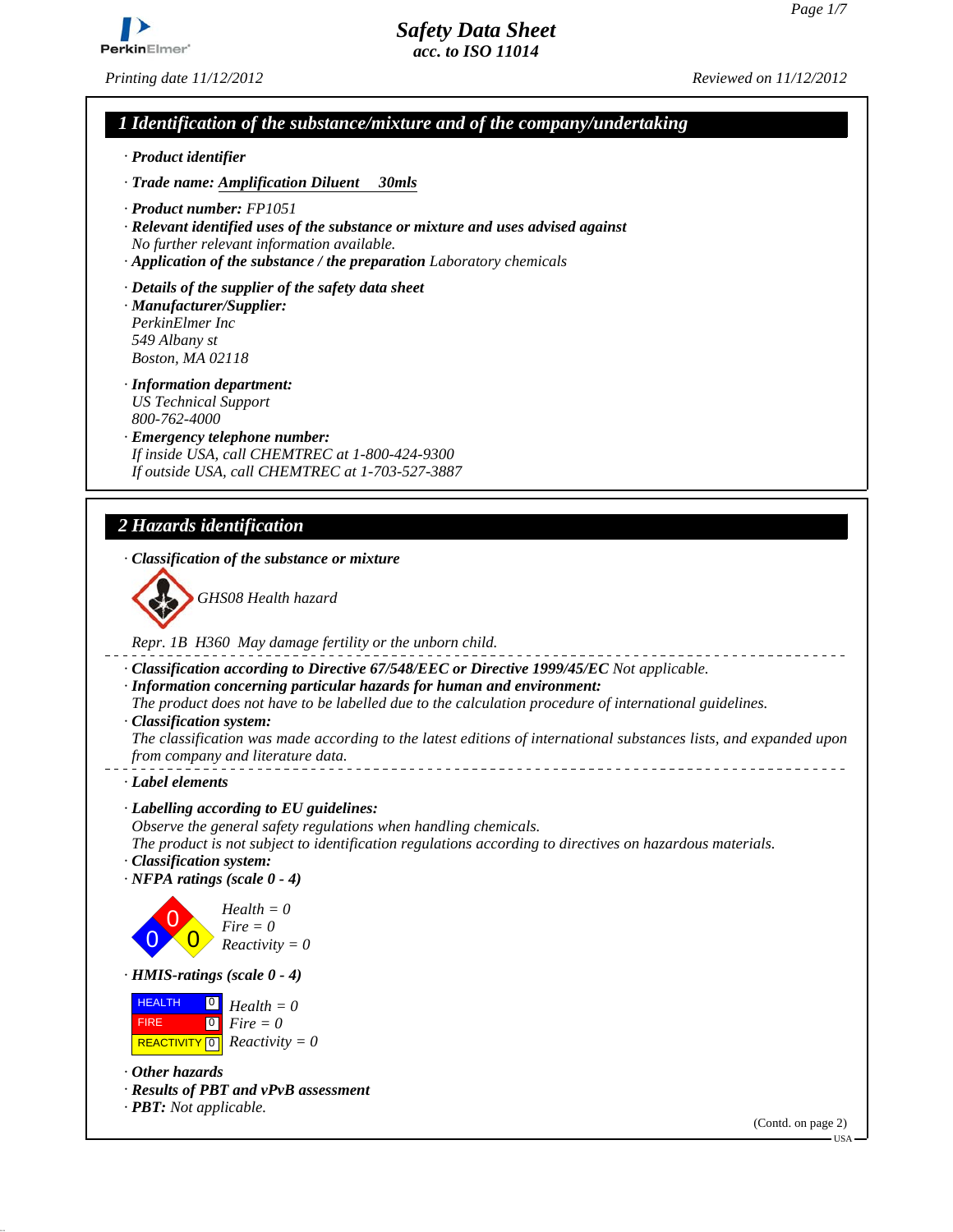*Printing date 11/12/2012 Reviewed on 11/12/2012*

*Trade name: Amplification Diluent 30mls*

*· vPvB: Not applicable.*

#### *3 Composition/information on ingredients*

*· Chemical characterization: Mixtures*

*· Description: Mixture of the substances listed below with nonhazardous additions.*

| · Dangerous components: |                                                                                                                                                                |                 |
|-------------------------|----------------------------------------------------------------------------------------------------------------------------------------------------------------|-----------------|
|                         | 1303-96-4 Disodium tetraborate, decahydrate                                                                                                                    | $\langle 1.0\%$ |
|                         | $\bigotimes$ Repr. 1B, H360                                                                                                                                    |                 |
|                         | $11113-50-1$ boric acid, crude natural, containing not more than 85 per cent of H3BO3 calculated on $ $ <1.0%<br>the dry weight<br>$\bigotimes$ Repr. 1B, H360 |                 |
| · Additional Components |                                                                                                                                                                |                 |
| 7732-18-5 Water         |                                                                                                                                                                | 75-100%         |
| $\cdot$ SVHC            |                                                                                                                                                                |                 |
|                         | 1303-96-4 Disodium tetraborate, decahydrate                                                                                                                    |                 |
|                         | 11113-50-1 boric acid, crude natural, containing not more than 85 per cent of H3BO3 calculated on the dry<br>weight                                            |                 |
|                         |                                                                                                                                                                |                 |

### *4 First aid measures*

- *· Description of first aid measures*
- *· General information: No special measures required.*
- *· After inhalation: Supply fresh air; consult doctor in case of complaints.*
- *· After skin contact: If skin irritation continues, consult a doctor.*
- *· After eye contact: Rinse opened eye for several minutes under running water.*
- *· After swallowing: If symptoms persist consult doctor.*
- *· Information for doctor:*
- *· Most important symptoms and effects, both acute and delayed No further relevant information available.*
- *· Indication of any immediate medical attention and special treatment needed*

*No further relevant information available.*

# *5 Firefighting measures*

- *· Extinguishing media*
- *· Suitable extinguishing agents:*

*CO2, extinguishing powder or water spray. Fight larger fires with water spray or alcohol resistant foam. · Special hazards arising from the substance or mixture No further relevant information available.*

- *· Advice for firefighters*
- *· Protective equipment: Wear self-contained respiratory protective device.*

### *6 Accidental release measures*

*· Personal precautions, protective equipment and emergency procedures Not required.*

- *· Environmental precautions: No special measures required.*
- *· Methods and material for containment and cleaning up:*

*Absorb with liquid-binding material (sand, diatomite, acid binders, universal binders, sawdust).*

(Contd. on page 3)

 $-<sub>USA</sub>$ 

# (Contd. of page 1)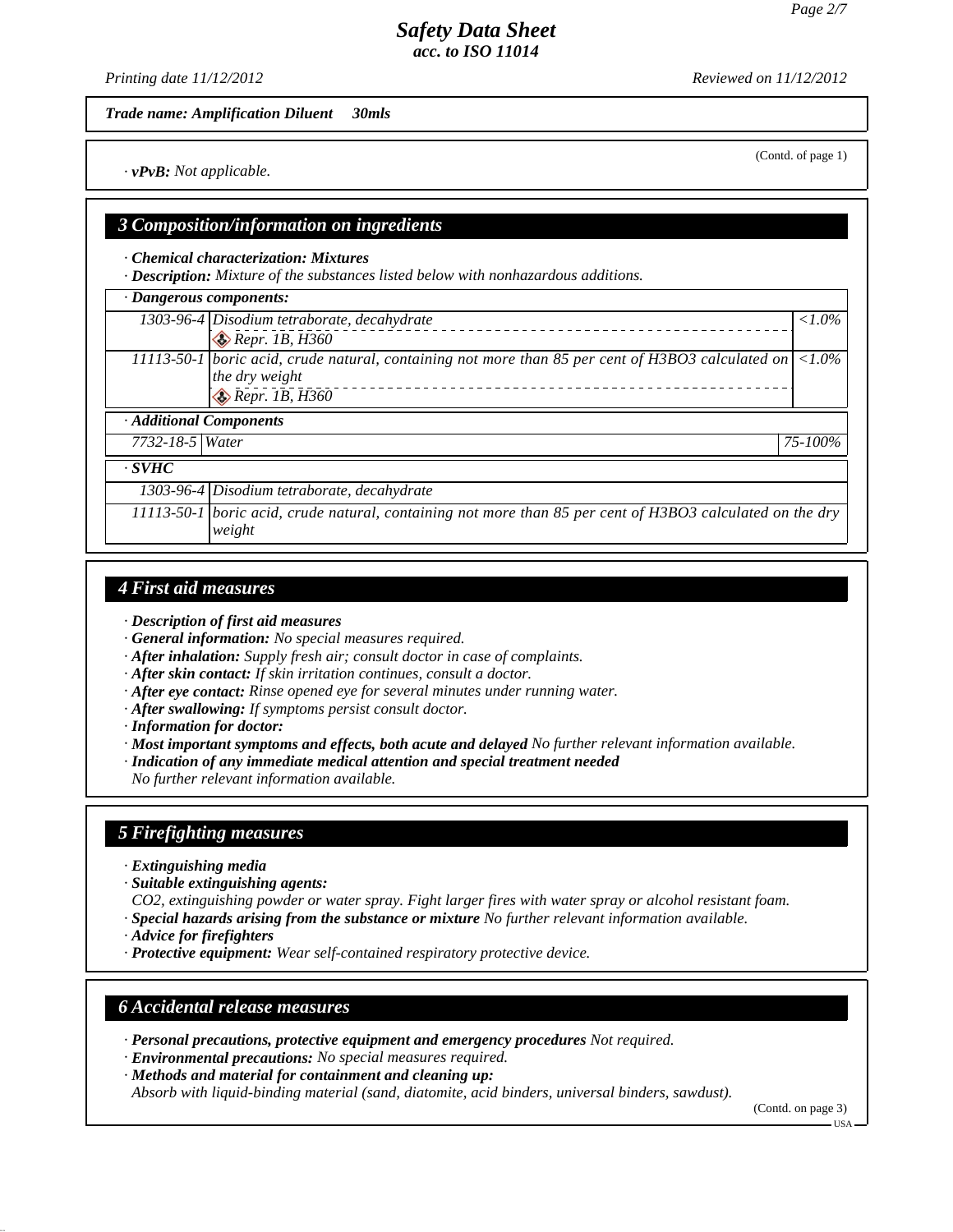(Contd. of page 2)

# *Safety Data Sheet acc. to ISO 11014*

*Printing date 11/12/2012 Reviewed on 11/12/2012*

#### *Trade name: Amplification Diluent 30mls*

*· Reference to other sections*

*No dangerous substances are released. See Section 7 for information on safe handling. See Section 8 for information on personal protection equipment. See Section 13 for disposal information.*

# *7 Handling and storage*

*· Handling:*

- *· Precautions for safe handling No special measures required.*
- *· Information about protection against explosions and fires: No special measures required.*
- *· Conditions for safe storage, including any incompatibilities*
- *· Storage:*
- *· Requirements to be met by storerooms and containers: No special requirements.*
- *· Information about storage in one common storage facility: Not required.*
- *· Further information about storage conditions: None.*
- *· Specific end use(s) No further relevant information available.*

# *8 Exposure controls/personal protection*

*· Additional information about design of technical systems: No further data; see item 7.*

*· Control parameters*

*· Components with limit values that require monitoring at the workplace:*

*1303-96-4 Disodium tetraborate, decahydrate*

*REL 5 mg/m³*

*TLV Short-term value: 6\* mg/m³ Long-term value: 2\* mg/m³*

*\*as inhalable fraction*

*· Additional information: The lists that were valid during the creation were used as basis.*

#### *· Exposure controls*

- *· Personal protective equipment:*
- *· General protective and hygienic measures:*

*The usual precautionary measures for handling chemicals should be followed.*

- *· Respiratory protection: Not required.*
- *· Protection of hands:*

*The glove material has to be impermeable and resistant to the product/ the substance/ the preparation. Selection of the glove material on consideration of the penetration times, rates of diffusion and the degradation*

*· Material of gloves*

*The selection of the suitable gloves does not only depend on the material, but also on further marks of quality and varies from manufacturer to manufacturer. As the product is a preparation of several substances, the resistance of the glove material can not be calculated in advance and has therefore to be checked prior to the application.*

*· Penetration time of glove material*

*The exact break through time has to be found out by the manufacturer of the protective gloves and has to be observed.*

*· Eye protection: Goggles recommended during refilling.*

(Contd. on page 4)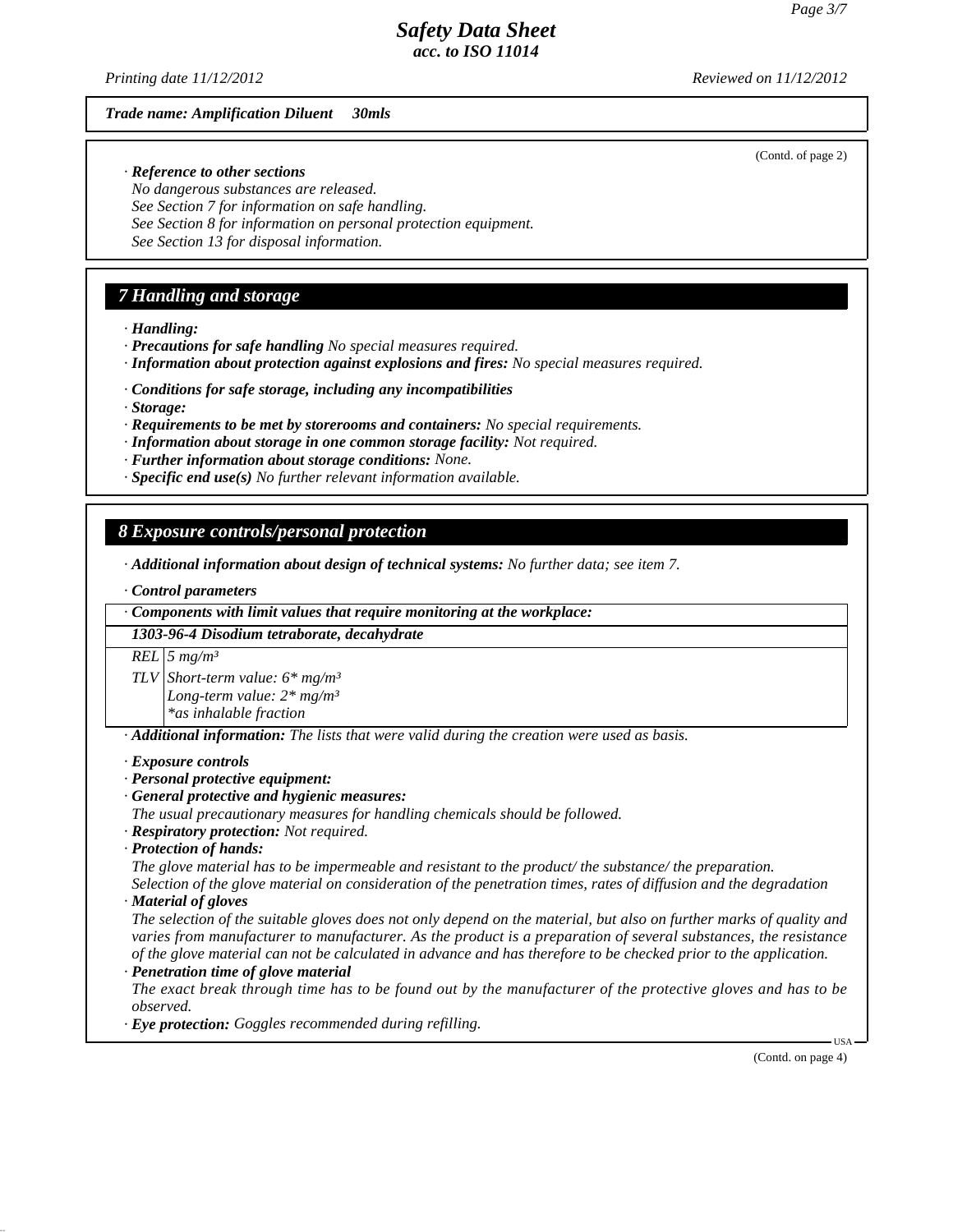*Printing date 11/12/2012 Reviewed on 11/12/2012*

*Trade name: Amplification Diluent 30mls*

(Contd. of page 3)

| 9 Physical and chemical properties                                                                      |                                               |  |
|---------------------------------------------------------------------------------------------------------|-----------------------------------------------|--|
| · Information on basic physical and chemical properties<br>· General Information<br>$\cdot$ Appearance: |                                               |  |
| Form:                                                                                                   | Fluid                                         |  |
| Color:                                                                                                  | According to product specification            |  |
| $\cdot$ Odor:                                                                                           | Characteristic                                |  |
| · Odour threshold:                                                                                      | Not determined.                               |  |
| $\cdot$ pH-value:                                                                                       | N/A                                           |  |
| Change in condition<br><b>Melting point/Melting range:</b><br><b>Boiling point/Boiling range:</b>       | Undetermined.<br>$100^{\circ}C(212^{\circ}F)$ |  |
| · Flash point:                                                                                          | Not applicable.                               |  |
| · Flammability (solid, gaseous):                                                                        | Not applicable.                               |  |
| · Ignition temperature:                                                                                 |                                               |  |
| Decomposition temperature:                                                                              | Not determined.                               |  |
| · Auto igniting:                                                                                        | Product is not selfigniting.                  |  |
| · Danger of explosion:                                                                                  | Product does not present an explosion hazard. |  |
| · Explosion limits:                                                                                     |                                               |  |
| Lower:                                                                                                  | Not determined.                               |  |
| <b>Upper:</b>                                                                                           | Not determined.                               |  |
| $\cdot$ Vapor pressure at 20°C (68 °F):                                                                 | 23 hPa $(17 \, mm \, Hg)$                     |  |
| $\cdot$ Density:                                                                                        | Not determined.                               |  |
| · Relative density                                                                                      | Not determined.                               |  |
| · Vapour density                                                                                        | Not determined.                               |  |
| $\cdot$ Evaporation rate                                                                                | Not determined.                               |  |
| · Solubility in / Miscibility with                                                                      |                                               |  |
| Water:                                                                                                  | Not miscible or difficult to mix.             |  |
| · Partition coefficient (n-octanol/water): Not determined.                                              |                                               |  |
| · Viscosity:                                                                                            |                                               |  |
| Dynamic:                                                                                                | Not determined.                               |  |
| Kinematic:                                                                                              | Not determined.                               |  |
| · Solvent content:                                                                                      |                                               |  |
| Organic solvents:                                                                                       | $0.0\%$                                       |  |
| Water:                                                                                                  | 99.2%                                         |  |
| Solids content:                                                                                         | 0.2%                                          |  |
| $·$ Other information                                                                                   | No further relevant information available.    |  |

# *10 Stability and reactivity*

- *· Reactivity*
- *· Chemical stability*
- *· Thermal decomposition / conditions to be avoided: No decomposition if used according to specifications.*
- *· Possibility of hazardous reactions No dangerous reactions known.*

(Contd. on page 5)

 $-<sub>USA</sub>$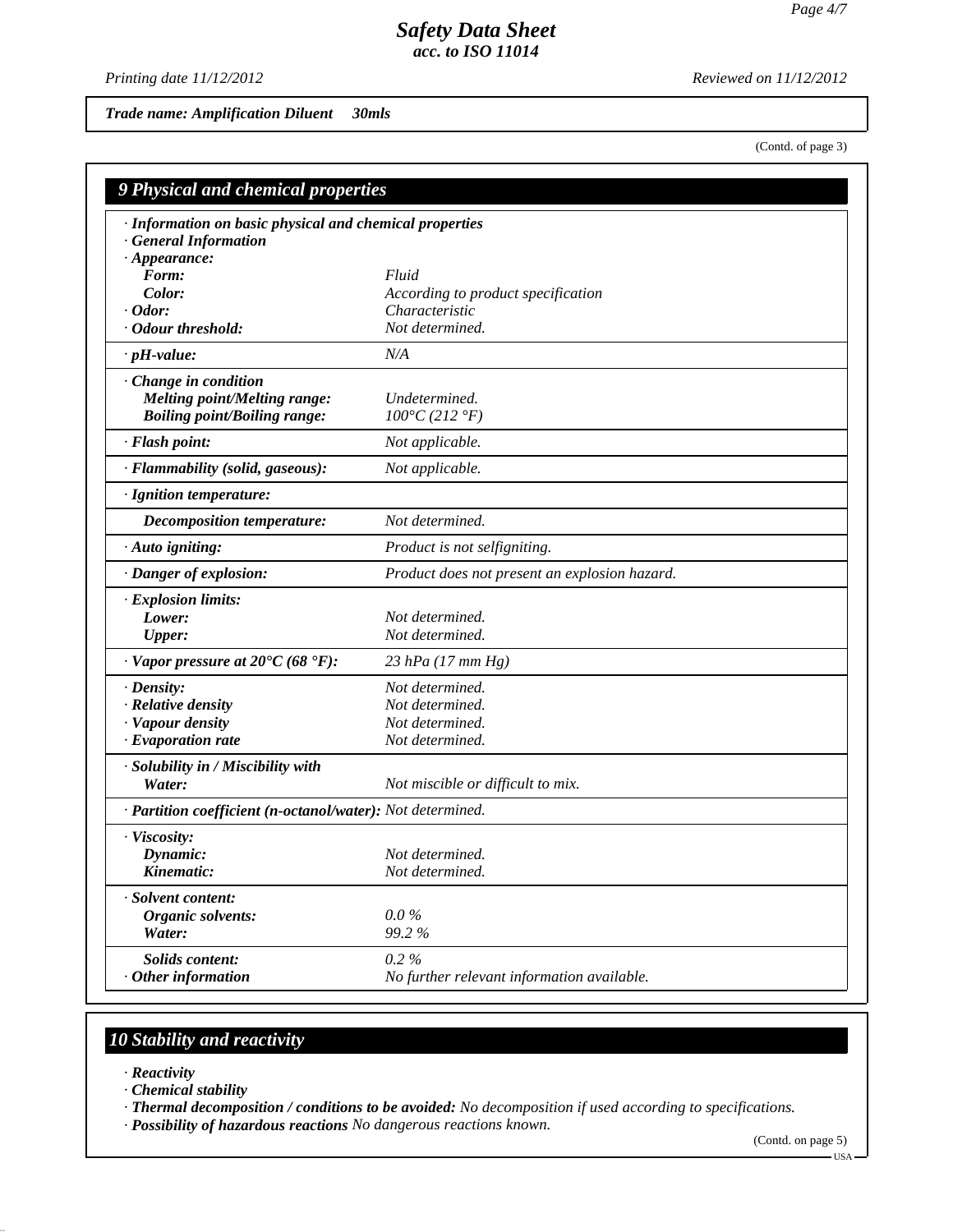*Printing date 11/12/2012 Reviewed on 11/12/2012*

(Contd. of page 4)

*Trade name: Amplification Diluent 30mls*

- *· Conditions to avoid No further relevant information available.*
- *· Incompatible materials: No further relevant information available.*
- *· Hazardous decomposition products: No dangerous decomposition products known.*

# *11 Toxicological information*

*· Information on toxicological effects*

- *· Acute toxicity:*
- *· Primary irritant effect:*
- *· on the skin: May cause skin irritation.*
- *· on the eye: May cause eye irritation.*
- *· Sensitization: No sensitizing effects known.*
- *· Additional toxicological information:*

*The product is not subject to classification according to internally approved calculation methods for preparations:*

*When used and handled according to specifications, the product does not have any harmful effects according to our experience and the information provided to us.*

*· Carcinogenic categories*

#### *· IARC (International Agency for Research on Cancer)*

*None of the ingredients is listed.*

*· NTP (National Toxicology Program)*

*None of the ingredients is listed.*

# *12 Ecological information*

- *· Toxicity*
- *· Aquatic toxicity: No further relevant information available.*
- *· Persistence and degradability No further relevant information available.*
- *· Behavior in environmental systems:*
- *· Bioaccumulative potential No further relevant information available.*
- *· Mobility in soil No further relevant information available.*
- *· Ecotoxical effects: N/A*
- *· Other information: N/A*
- *· Results of PBT and vPvB assessment*
- *· PBT: Not applicable.*
- *· vPvB: Not applicable.*
- *· Other adverse effects No further relevant information available.*

## *13 Disposal considerations*

- *· Waste treatment methods*
- *· Recommendation: Must be specially treated adhering to official regulations.*
- *· Uncleaned packagings:*
- *· Recommendation: Disposal must be made according to official regulations.*

(Contd. on page 6)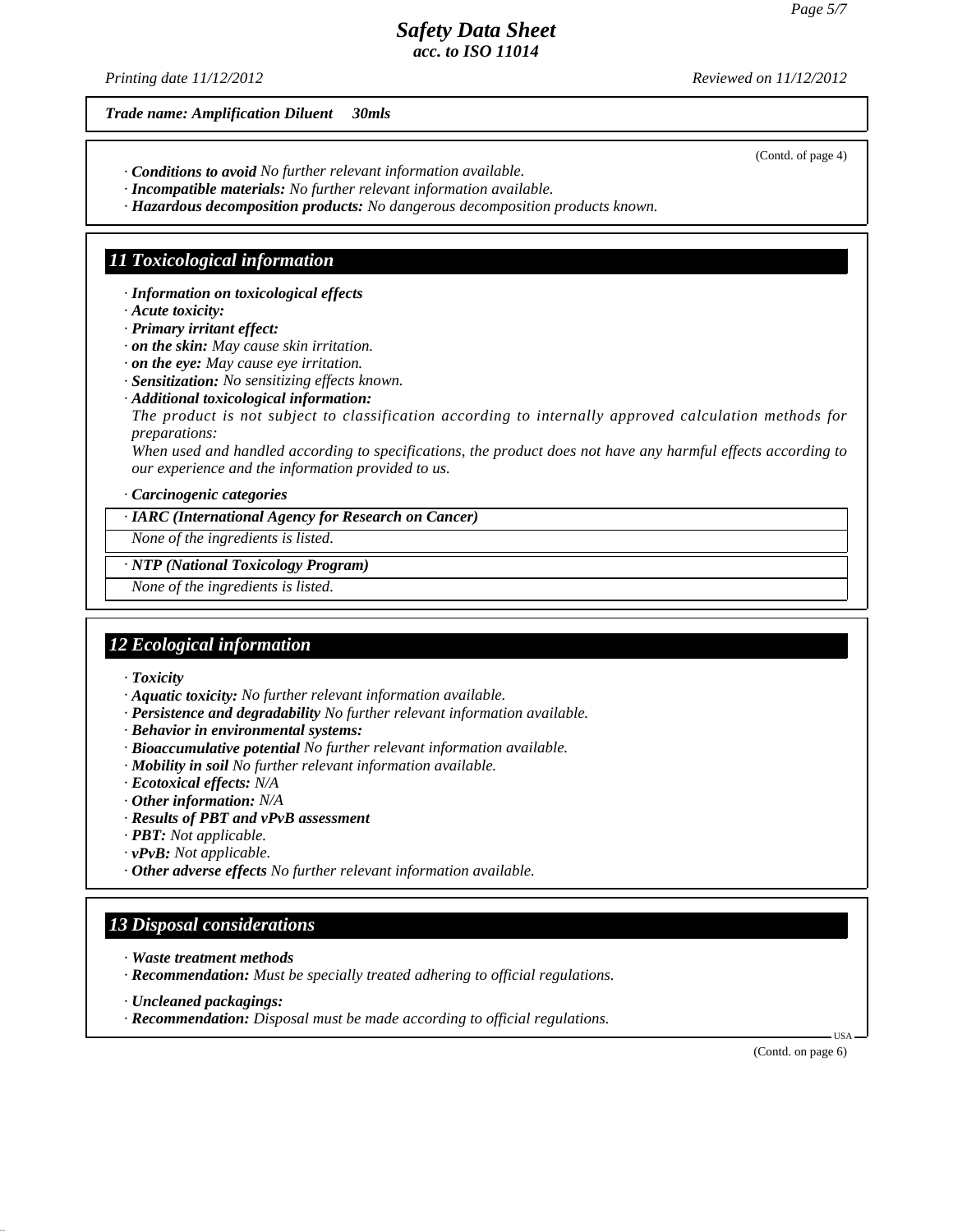*Printing date 11/12/2012 Reviewed on 11/12/2012*

*Trade name: Amplification Diluent 30mls*

(Contd. of page 5)

| <b>14 Transport information</b>                                                     |                                                      |
|-------------------------------------------------------------------------------------|------------------------------------------------------|
| · UN-Number<br>· DOT, ADR, ADN, IMDG, IATA                                          | Void                                                 |
| $\cdot$ UN proper shipping name<br>· DOT, ADR, ADN, IMDG, IATA                      | Void                                                 |
| $\cdot$ Transport hazard class(es)                                                  |                                                      |
| · DOT, ADR, ADN, IMDG, IATA<br>$\cdot$ Class                                        | Void                                                 |
| · Packing group<br>· DOT, ADR, IMDG, IATA                                           | Void                                                 |
| · Environmental hazards:<br>$\cdot$ Marine pollutant:                               | N <sub>O</sub>                                       |
| · Special precautions for user                                                      | Not applicable.                                      |
| · Transport in bulk according to Annex II of<br><b>MARPOL73/78 and the IBC Code</b> | Not applicable.                                      |
| · Transport/Additional information:                                                 | Not dangerous according to the above specifications. |
| · UN "Model Regulation":                                                            |                                                      |

# *15 Regulatory information*

*· Safety, health and environmental regulations/legislation specific for the substance or mixture · Sara*

*· Section 355 (extremely hazardous substances):*

*None of the ingredients is listed.*

*· Section 313 (Specific toxic chemical listings):*

*None of the ingredients is listed.*

*· TSCA (Toxic Substances Control Act):*

*All ingredients are listed.*

*· Proposition 65*

*· Chemicals known to cause cancer:*

*None of the ingredients is listed.*

*· Chemicals known to cause reproductive toxicity for females:*

*None of the ingredients is listed.*

*· Chemicals known to cause reproductive toxicity for males:*

*None of the ingredients is listed.*

*· Chemicals known to cause developmental toxicity:*

*None of the ingredients is listed.*

*· Cancerogenity categories*

*· EPA (Environmental Protection Agency)*

*None of the ingredients is listed.*

(Contd. on page 7)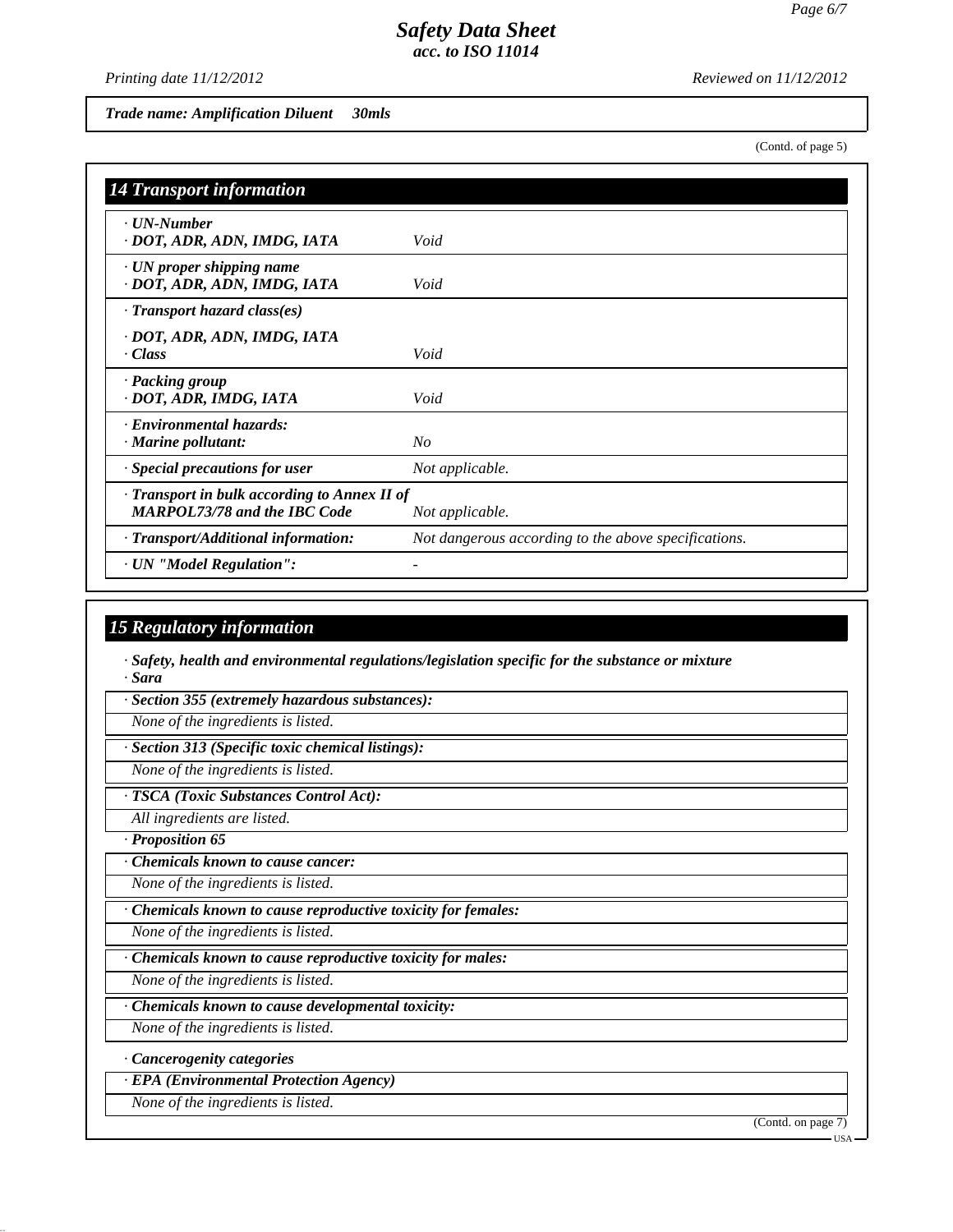*Printing date 11/12/2012 Reviewed on 11/12/2012*

*Trade name: Amplification Diluent 30mls*

(Contd. of page 6)

*· TLV (Threshold Limit Value established by ACGIH)*

*1303-96-4 Disodium tetraborate, decahydrate A4*

*· NIOSH-Ca (National Institute for Occupational Safety and Health)*

*None of the ingredients is listed.*

*· OSHA-Ca (Occupational Safety & Health Administration)*

*None of the ingredients is listed.*

*· Product related hazard informations:*

*Observe the general safety regulations when handling chemicals.*

*The product is not subject to identification regulations according to directives on hazardous materials.*

*· Chemical safety assessment: A Chemical Safety Assessment has not been carried out.*

#### *16 Other information*

*The information provided in this Material Safety Data Sheet is based on our present knowledge, and believed to be correct at the date of publication. However, no representation is made concerning its accuracy and completeness. It is intended as guidance only, and is not to be considered a warranty or quality specification. All materials may present unknown hazards, and should be used with caution. Although certain hazards are described, we cannot guarantee that these are the only hazards which exist. PerkinElmer, Inc. shall not be held liable for any damage resulting from handling or from contact with the product.*

#### *· Abbreviations and acronyms:*

*ADR: Accord européen sur le transport des marchandises dangereuses par Route (European Agreement concerning the International Carriage of Dangerous Goods by Road) IMDG: International Maritime Code for Dangerous Goods DOT: US Department of Transportation IATA: International Air Transport Association ACGIH: American Conference of Governmental Industrial Hygienists NFPA: National Fire Protection Association (USA) HMIS: Hazardous Materials Identification System (USA)*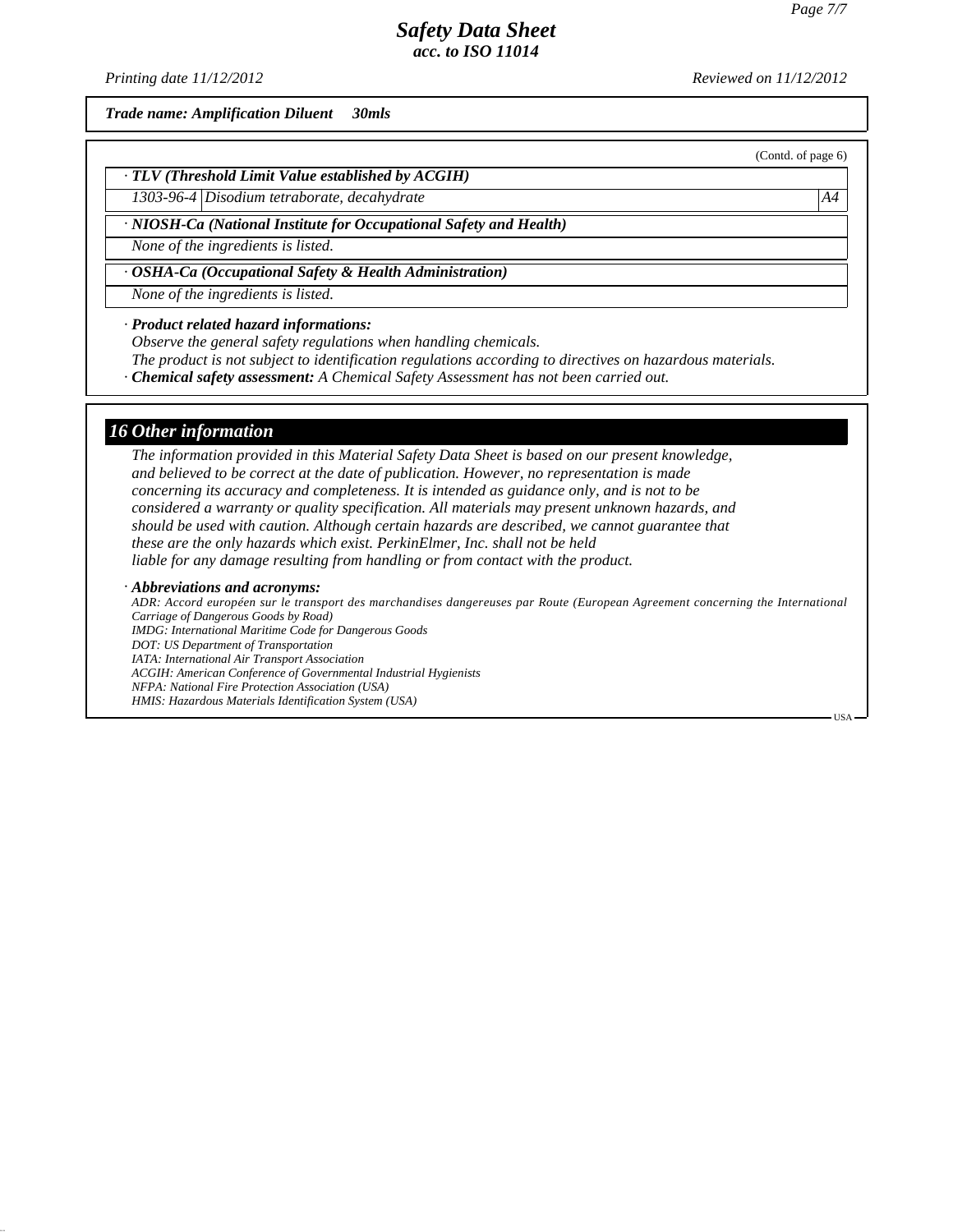

*Printing date 11/12/2012 Reviewed on 11/12/2012*

# *1 Identification of the substance/mixture and of the company/undertaking*

- *· Product identifier*
- *· Trade name: TSA Tetramethylrhodamine Tyramide*
- *· Product number: FP1014*
- *· Relevant identified uses of the substance or mixture and uses advised against No further relevant information available.*
- *· Application of the substance / the preparation Laboratory chemicals*
- *· Details of the supplier of the safety data sheet*
- *· Manufacturer/Supplier: PerkinElmer Inc 549 Albany st Boston, MA 02118*
- *· Information department: US Technical Support 800-762-4000*
- *· Emergency telephone number: If inside USA, call CHEMTREC at 1-800-424-9300 If outside USA, call CHEMTREC at 1-703-527-3887*

# *2 Hazards identification*

- *· Classification of the substance or mixture*
- *The substance is not classified according to the Globally Harmonized System (GHS).*
- *· Classification according to Directive 67/548/EEC or Directive 1999/45/EC Not applicable.*
- *· Information concerning particular hazards for human and environment: Not applicable.*
- *· Label elements*
- *· Labelling according to EU guidelines:*
- *The substance is not subject to classification according to the sources of literature known to us. Observe the general safety regulations when handling chemicals.*
- *· Classification system:*
- *· NFPA ratings (scale 0 4)*



*· HMIS-ratings (scale 0 - 4)*



- *· Other hazards*
- *· Results of PBT and vPvB assessment*
- *· PBT: Not applicable.*
- *· vPvB: Not applicable.*

(Contd. on page 2)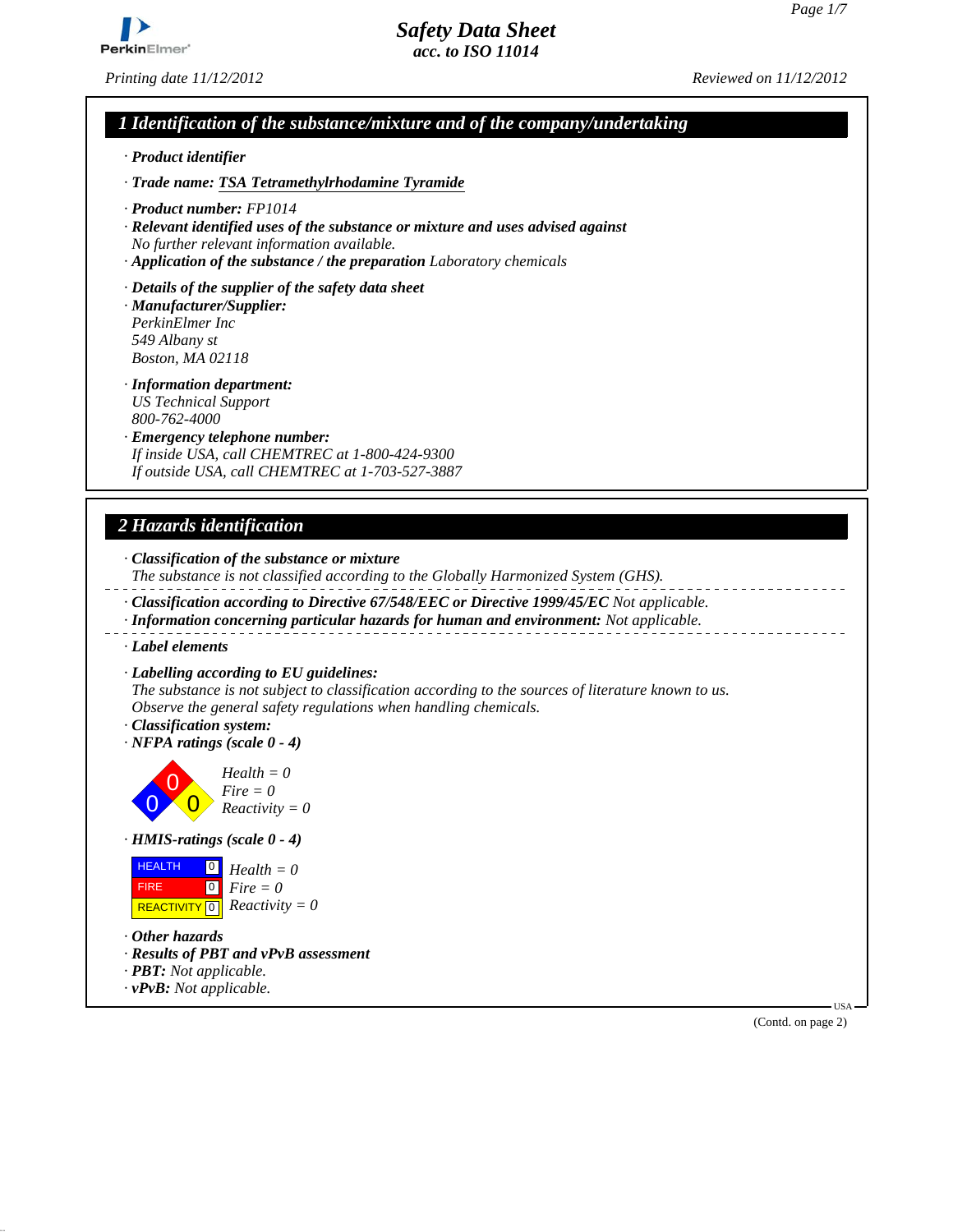*Printing date 11/12/2012 Reviewed on 11/12/2012*

*Trade name: TSA Tetramethylrhodamine Tyramide*

(Contd. of page 1)

#### *3 Composition/information on ingredients*

- *· Chemical characterization: Substances*
- *· CAS No. Description*
- *TETRAMETHYLRHODAMINE TYRAMIDE*

## *4 First aid measures*

- *· Description of first aid measures*
- *· General information: No special measures required.*
- *· After inhalation: Supply fresh air; consult doctor in case of complaints.*
- *· After skin contact: If skin irritation continues, consult a doctor.*
- *· After eye contact: Rinse opened eye for several minutes under running water.*
- *· After swallowing: If symptoms persist consult doctor.*
- *· Information for doctor:*
- *· Most important symptoms and effects, both acute and delayed No further relevant information available.*
- *· Indication of any immediate medical attention and special treatment needed*
- *No further relevant information available.*

### *5 Firefighting measures*

- *· Extinguishing media*
- *· Suitable extinguishing agents:*

*CO2, extinguishing powder or water spray. Fight larger fires with water spray or alcohol resistant foam.*

- *· Special hazards arising from the substance or mixture No further relevant information available.*
- *· Advice for firefighters*
- *· Protective equipment: Wear self-contained respiratory protective device.*

#### *6 Accidental release measures*

- *· Personal precautions, protective equipment and emergency procedures Not required.*
- *· Environmental precautions: Do not allow to enter sewers/ surface or ground water.*
- *· Methods and material for containment and cleaning up:*
- *Absorb with liquid-binding material (sand, diatomite, acid binders, universal binders, sawdust).*
- *· Reference to other sections*
- *No dangerous substances are released.*
- *See Section 7 for information on safe handling.*
- *See Section 8 for information on personal protection equipment.*
- *See Section 13 for disposal information.*

### *7 Handling and storage*

*· Handling:*

- *· Precautions for safe handling No special measures required.*
- *· Information about protection against explosions and fires: No special measures required.*
- *· Conditions for safe storage, including any incompatibilities*

*· Storage:*

- *· Requirements to be met by storerooms and containers: No special requirements.*
- *· Information about storage in one common storage facility: Not required.*

(Contd. on page 3)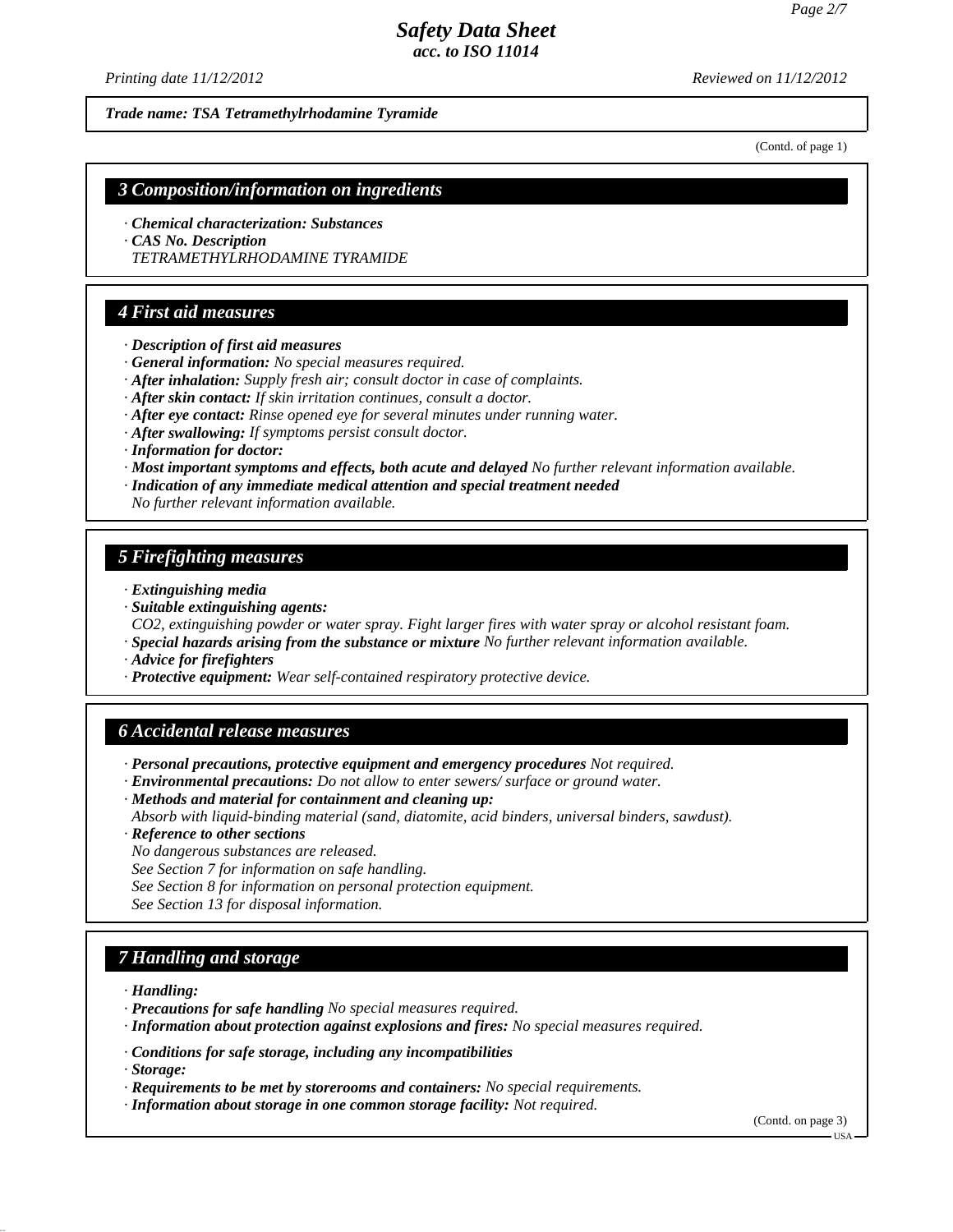(Contd. of page 2)

# *Safety Data Sheet acc. to ISO 11014*

*Printing date 11/12/2012 Reviewed on 11/12/2012*

#### *Trade name: TSA Tetramethylrhodamine Tyramide*

*· Further information about storage conditions: None.*

*· Specific end use(s) No further relevant information available.*

### *8 Exposure controls/personal protection*

*· Additional information about design of technical systems: No further data; see item 7.*

- *· Control parameters*
- *· Components with limit values that require monitoring at the workplace: Not required.*
- *· Additional information: The lists that were valid during the creation were used as basis.*
- *· Exposure controls*
- *· Personal protective equipment:*
- *· General protective and hygienic measures:*

*The usual precautionary measures for handling chemicals should be followed.*

- *· Respiratory protection: Not required.*
- *· Protection of hands:*

*The glove material has to be impermeable and resistant to the product/ the substance/ the preparation.*

*Selection of the glove material on consideration of the penetration times, rates of diffusion and the degradation · Material of gloves*

*The selection of the suitable gloves does not only depend on the material, but also on further marks of quality and varies from manufacturer to manufacturer.*

*· Penetration time of glove material*

*The exact break through time has to be found out by the manufacturer of the protective gloves and has to be observed.*

*· Eye protection: Goggles recommended during refilling.*

| · Information on basic physical and chemical properties |                                               |  |
|---------------------------------------------------------|-----------------------------------------------|--|
| <b>General Information</b>                              |                                               |  |
| $\cdot$ Appearance:                                     |                                               |  |
| Form:                                                   | Fluid                                         |  |
| Color:                                                  | Not determined.                               |  |
| $\cdot$ Odor:                                           | Characteristic                                |  |
| Odour threshold:                                        | Not determined.                               |  |
| $\cdot$ pH-value:                                       | N/A                                           |  |
| Change in condition                                     |                                               |  |
| <b>Melting point/Melting range:</b>                     | Undetermined.                                 |  |
| <b>Boiling point/Boiling range:</b>                     | Undetermined.                                 |  |
| · Flash point:                                          | Not applicable.                               |  |
| · Flammability (solid, gaseous):                        | Not applicable.                               |  |
| · Ignition temperature:                                 |                                               |  |
| <b>Decomposition temperature:</b>                       | Not determined.                               |  |
| $\cdot$ Auto igniting:                                  | Not determined.                               |  |
| · Danger of explosion:                                  | Product does not present an explosion hazard. |  |
| · Explosion limits:                                     |                                               |  |
| Lower:                                                  | Not determined.                               |  |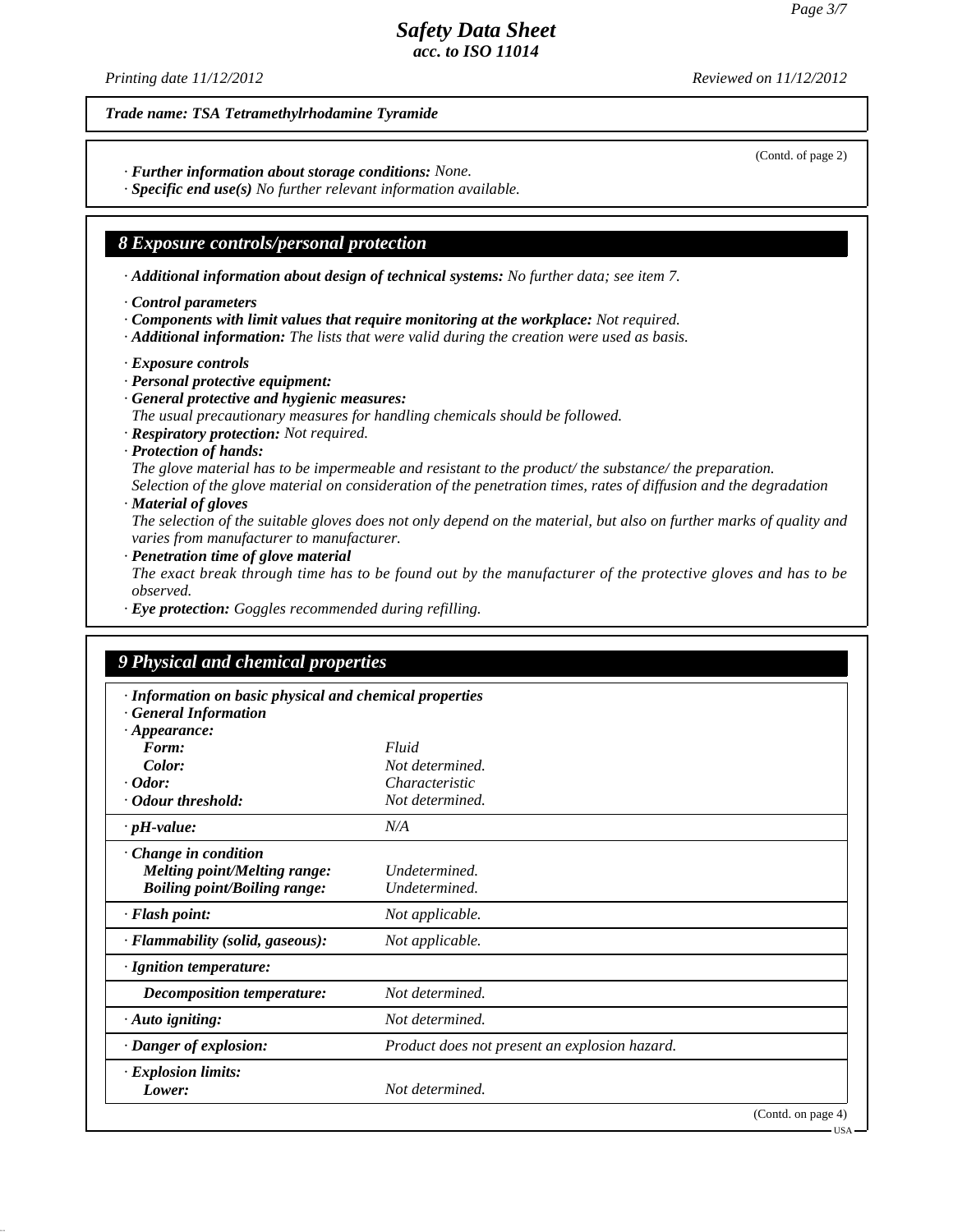*Printing date 11/12/2012 Reviewed on 11/12/2012*

#### *Trade name: TSA Tetramethylrhodamine Tyramide*

|                                                            |                                            | (Contd. of page 3) |
|------------------------------------------------------------|--------------------------------------------|--------------------|
| <b>Upper:</b>                                              | Not determined.                            |                    |
| · Vapor pressure:                                          | Not determined.                            |                    |
| $\cdot$ Density:                                           | Not determined.                            |                    |
| $\cdot$ Relative density                                   | Not determined.                            |                    |
| · Vapour density                                           | Not determined.                            |                    |
| $\cdot$ Evaporation rate                                   | Not determined.                            |                    |
| $\cdot$ Solubility in / Miscibility with                   |                                            |                    |
| Water:                                                     | Not miscible or difficult to mix.          |                    |
| · Partition coefficient (n-octanol/water): Not determined. |                                            |                    |
| · Viscosity:                                               |                                            |                    |
| Dynamic:                                                   | Not determined.                            |                    |
| Kinematic:                                                 | Not determined.                            |                    |
| Organic solvents:                                          | $0.0\%$                                    |                    |
| $\cdot$ Other information                                  | No further relevant information available. |                    |

# *10 Stability and reactivity*

*· Reactivity*

- *· Chemical stability*
- *· Thermal decomposition / conditions to be avoided: No decomposition if used according to specifications.*
- *· Possibility of hazardous reactions No dangerous reactions known.*
- *· Conditions to avoid No further relevant information available.*
- *· Incompatible materials: No further relevant information available.*
- *· Hazardous decomposition products: No dangerous decomposition products known.*

### *11 Toxicological information*

- *· Information on toxicological effects*
- *· Acute toxicity:*
- *· Primary irritant effect:*
- *· on the skin: May cause skin irritation.*
- *· on the eye: May cause eye irritation.*
- *· Sensitization: No sensitizing effects known.*
- *· Additional toxicological information:*

*When used and handled according to specifications, the product does not have any harmful effects according to our experience and the information provided to us. The substance is not subject to classification.*

*· Carcinogenic categories*

*· IARC (International Agency for Research on Cancer)*

*Substance is not listed.*

*· NTP (National Toxicology Program)*

*Substance is not listed.*

(Contd. on page 5)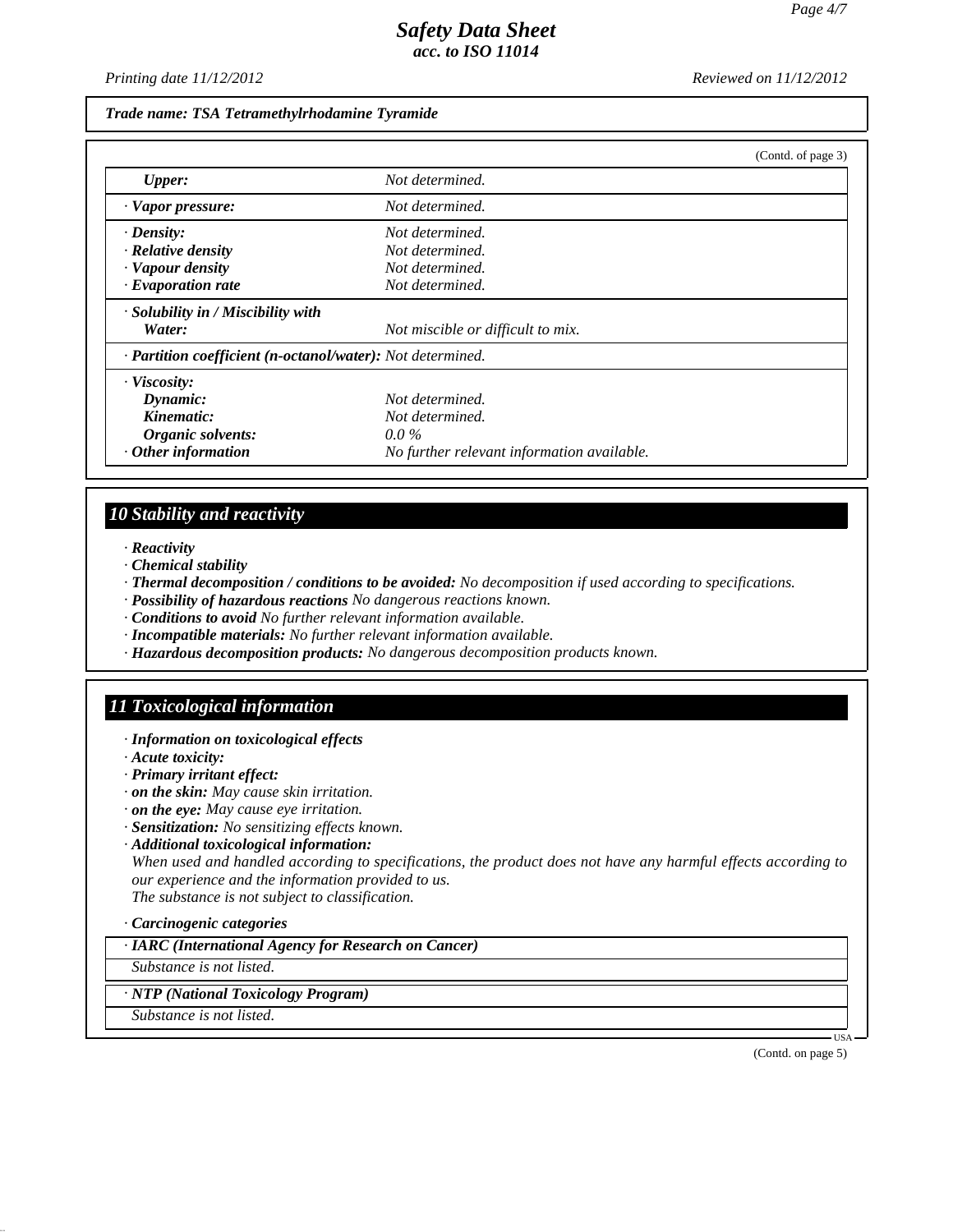*Printing date 11/12/2012 Reviewed on 11/12/2012*

*Trade name: TSA Tetramethylrhodamine Tyramide*

(Contd. of page 4)

### *12 Ecological information*

- *· Toxicity*
- *· Aquatic toxicity: No further relevant information available.*
- *· Persistence and degradability No further relevant information available.*
- *· Behavior in environmental systems:*
- *· Bioaccumulative potential No further relevant information available.*
- *· Mobility in soil No further relevant information available.*
- *· Ecotoxical effects: N/A*
- *· Other information: N/A*
- *· Results of PBT and vPvB assessment*
- *· PBT: Not applicable.*
- *· vPvB: Not applicable.*
- *· Other adverse effects No further relevant information available.*

## *13 Disposal considerations*

*· Waste treatment methods*

*· Recommendation: Must be specially treated adhering to official regulations.*

*· Uncleaned packagings:*

*· Recommendation: Disposal must be made according to official regulations.*

| <b>14 Transport information</b>                                                           |                                                      |
|-------------------------------------------------------------------------------------------|------------------------------------------------------|
| · UN-Number<br>· DOT, ADR, ADN, IMDG, IATA                                                | Void                                                 |
| · UN proper shipping name<br>· DOT, ADR, ADN, IMDG, IATA                                  | Void                                                 |
| $\cdot$ Transport hazard class(es)                                                        |                                                      |
| · DOT, ADR, ADN, IMDG, IATA<br>· Class                                                    | Void                                                 |
| · Packing group<br>· DOT, ADR, IMDG, IATA                                                 | Void                                                 |
| · Environmental hazards:<br>· Marine pollutant:                                           | N <sub>O</sub>                                       |
| · Special precautions for user                                                            | Not applicable.                                      |
| $\cdot$ Transport in bulk according to Annex II of<br><b>MARPOL73/78 and the IBC Code</b> | Not applicable.                                      |
| · Transport/Additional information:                                                       | Not dangerous according to the above specifications. |
| · UN "Model Regulation":                                                                  |                                                      |

(Contd. on page 6)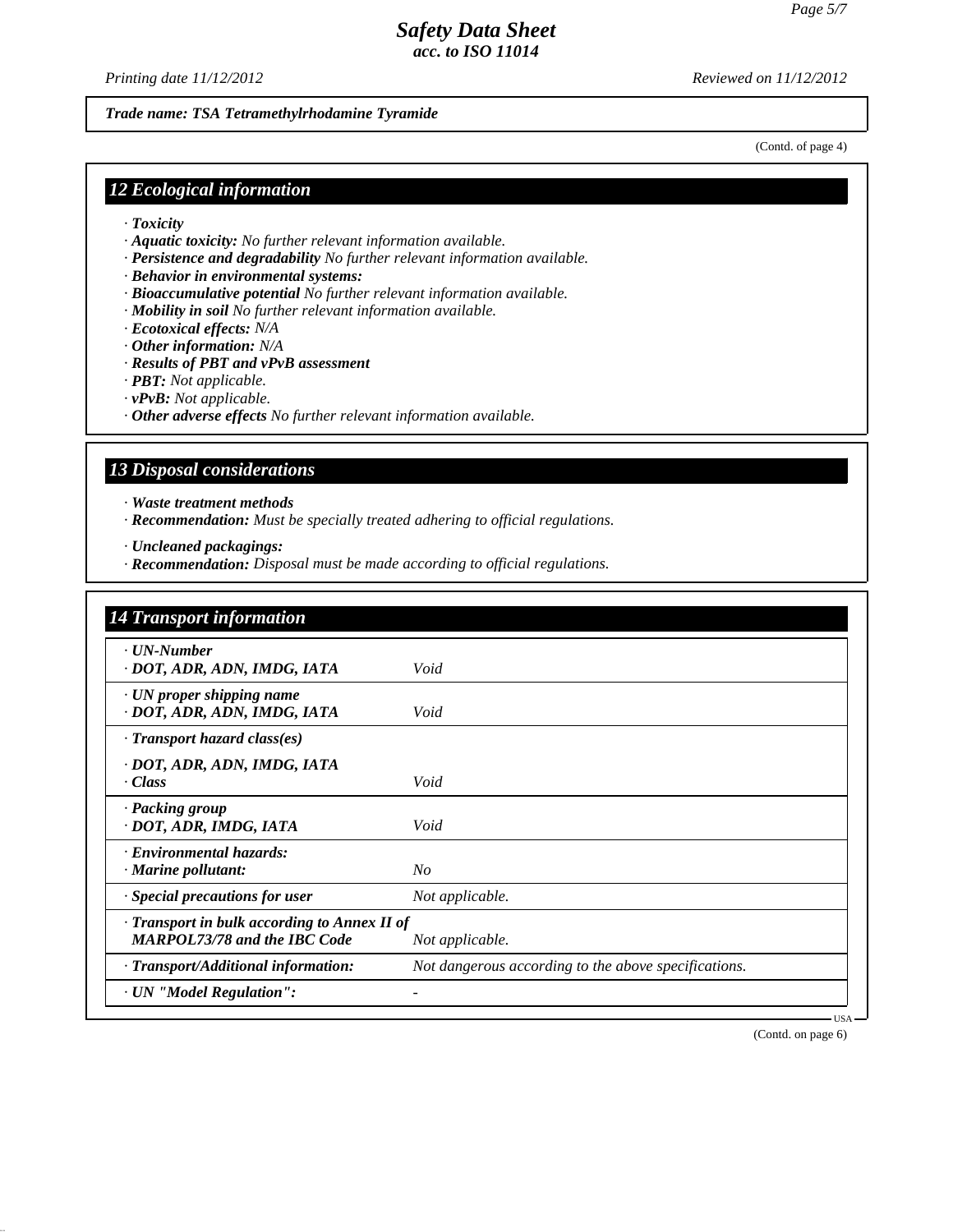*Printing date 11/12/2012 Reviewed on 11/12/2012*

*Trade name: TSA Tetramethylrhodamine Tyramide*

(Contd. of page 5)

### *15 Regulatory information*

*· Safety, health and environmental regulations/legislation specific for the substance or mixture · Sara*

*· Section 355 (extremely hazardous substances):*

*Substance is not listed.*

*· Section 313 (Specific toxic chemical listings):*

*Substance is not listed.*

*· TSCA (Toxic Substances Control Act):*

*Substance is not listed.*

*· Proposition 65*

*· Chemicals known to cause cancer:*

*Substance is not listed.*

*· Chemicals known to cause reproductive toxicity for females:*

*Substance is not listed.*

*· Chemicals known to cause reproductive toxicity for males:*

*Substance is not listed.*

*· Chemicals known to cause developmental toxicity:*

*Substance is not listed.*

*· Cancerogenity categories*

*· EPA (Environmental Protection Agency)*

*Substance is not listed.*

*· TLV (Threshold Limit Value established by ACGIH)*

*Substance is not listed.*

*· NIOSH-Ca (National Institute for Occupational Safety and Health)*

*Substance is not listed.*

*· OSHA-Ca (Occupational Safety & Health Administration)*

*Substance is not listed.*

#### *· Product related hazard informations:*

*The substance is not subject to classification according to the sources of literature known to us. Observe the general safety regulations when handling chemicals.*

*· Chemical safety assessment: A Chemical Safety Assessment has not been carried out.*

# *16 Other information*

*The information provided in this Material Safety Data Sheet is based on our present knowledge, and believed to be correct at the date of publication. However, no representation is made concerning its accuracy and completeness. It is intended as guidance only, and is not to be considered a warranty or quality specification. All materials may present unknown hazards, and should be used with caution. Although certain hazards are described, we cannot guarantee that these are the only hazards which exist. PerkinElmer, Inc. shall not be held liable for any damage resulting from handling or from contact with the product.*

#### *· Abbreviations and acronyms:*

*ADR: Accord européen sur le transport des marchandises dangereuses par Route (European Agreement concerning the International Carriage of Dangerous Goods by Road)*

*ACGIH: American Conference of Governmental Industrial Hygienists*

*CAS: Chemical Abstracts Service (division of the American Chemical Society)*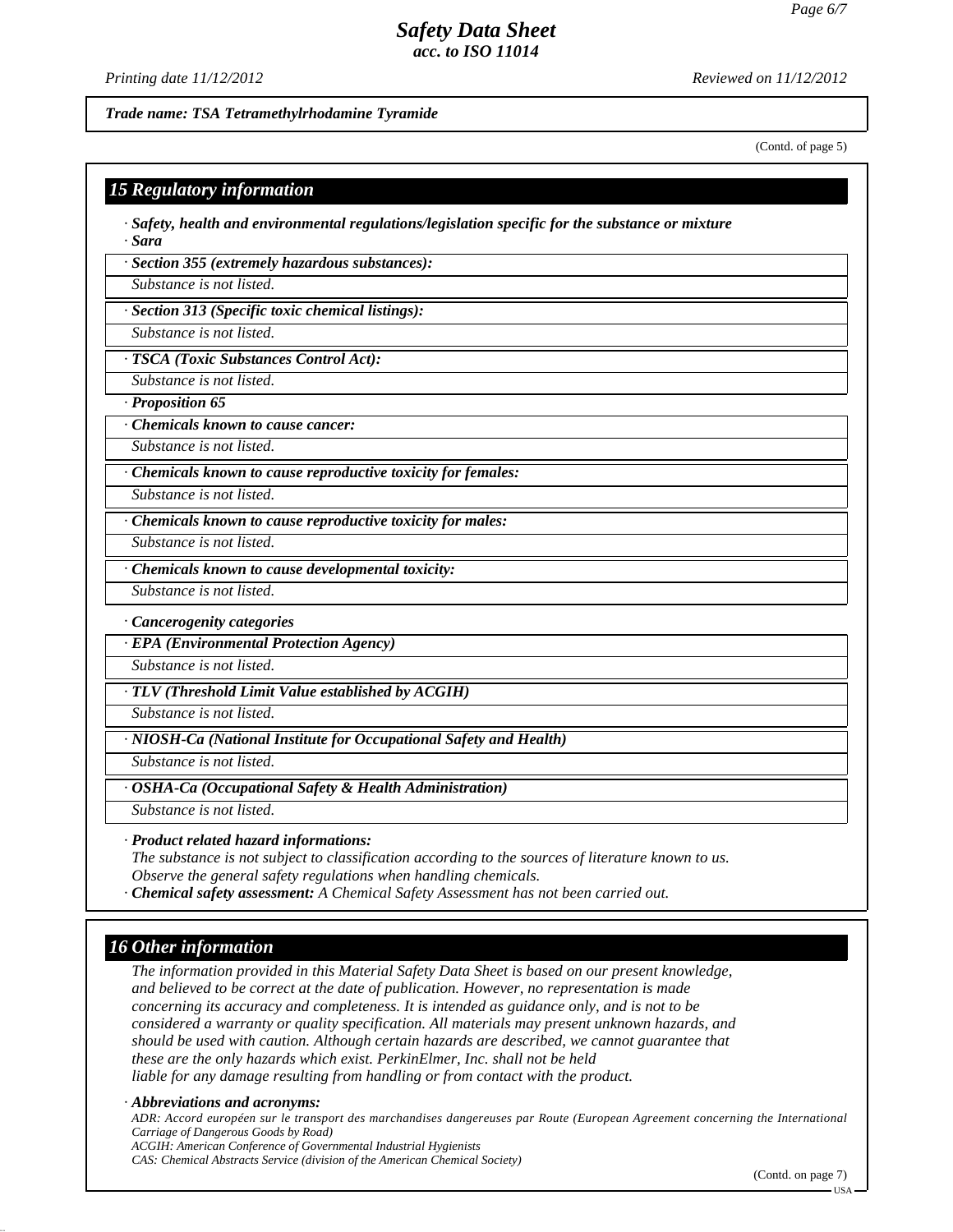*Printing date 11/12/2012 Reviewed on 11/12/2012*

*Trade name: TSA Tetramethylrhodamine Tyramide*

*NFPA: National Fire Protection Association (USA) HMIS: Hazardous Materials Identification System (USA)* (Contd. of page 6)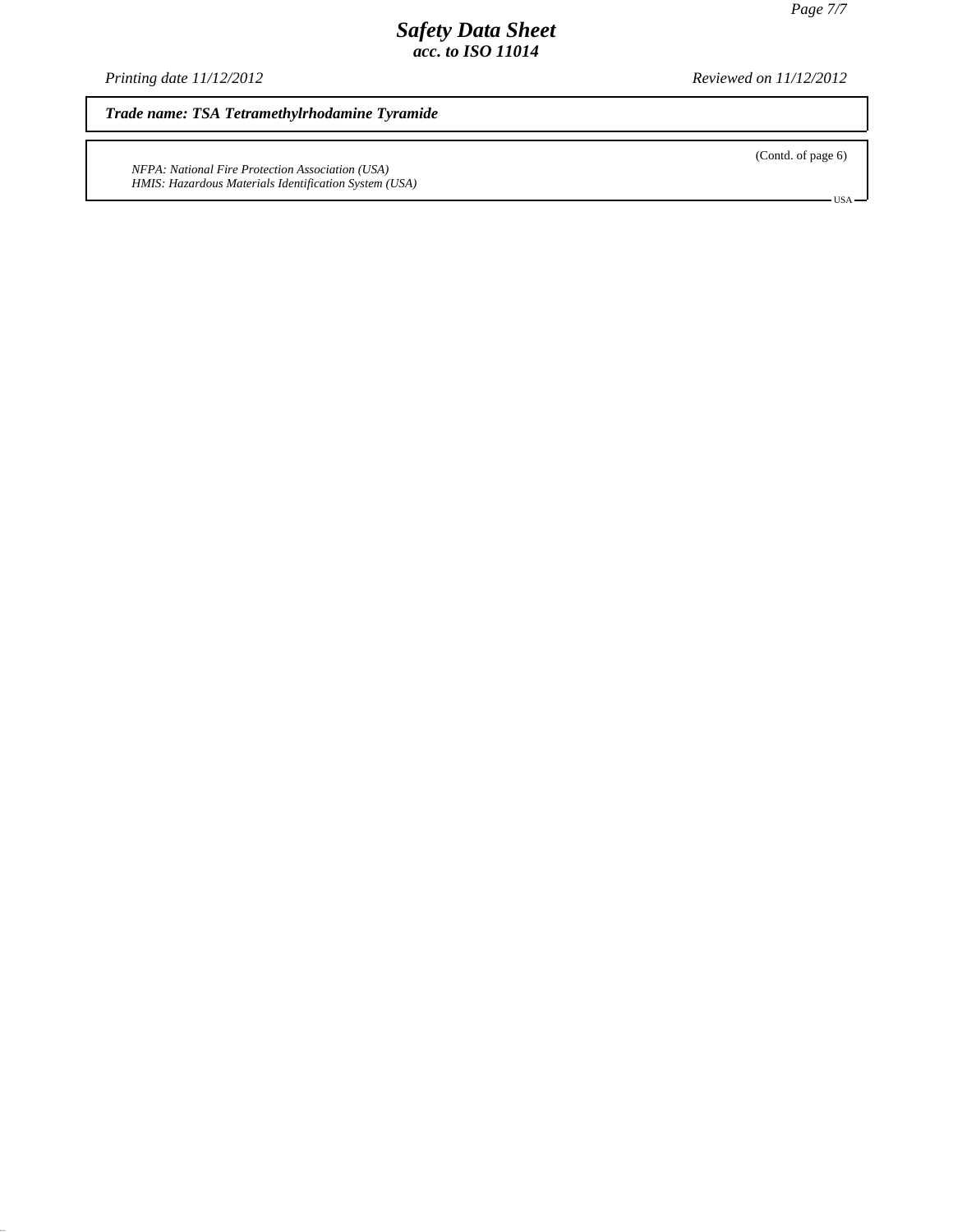

*Printing date 11/12/2012 Reviewed on 11/12/2012*

*Safety Data Sheet acc. to ISO 11014*

# *1 Identification of the substance/mixture and of the company/undertaking*

*· Product identifier*

*· Trade name: Streptavidin HRP*

- *· Product number: FP1047*
- *· Relevant identified uses of the substance or mixture and uses advised against No further relevant information available.*
- *· Application of the substance / the preparation Laboratory chemicals*
- *· Details of the supplier of the safety data sheet*
- *· Manufacturer/Supplier: PerkinElmer Inc 549 Albany st Boston, MA 02118*
- *· Information department: US Technical Support 800-762-4000*
- *· Emergency telephone number: If inside USA, call CHEMTREC at 1-800-424-9300 If outside USA, call CHEMTREC at 1-703-527-3887*

# *2 Hazards identification*

- *· Classification of the substance or mixture*
- *The product is not classified according to the Globally Harmonized System (GHS).*
- *· Classification according to Directive 67/548/EEC or Directive 1999/45/EC Not applicable.*
- *· Information concerning particular hazards for human and environment:*
- *The product does not have to be labelled due to the calculation procedure of international guidelines. · Classification system:*

*The classification was made according to the latest editions of international substances lists, and expanded upon from company and literature data.* 

*· Label elements*

*· Labelling according to EU guidelines:*

*Observe the general safety regulations when handling chemicals.*

*The product is not subject to identification regulations according to directives on hazardous materials.*

- *· Classification system: · NFPA ratings (scale 0 - 4)*
	- 0 0  $\overline{0}$ *Health = 0 Fire = 0 Reactivity = 0*
- *· HMIS-ratings (scale 0 4)*

| <b>HEALTH</b>     | $\begin{bmatrix} 0 \\ H \end{bmatrix}$ Health = 0 |
|-------------------|---------------------------------------------------|
| FIRE <sup>1</sup> | $\boxed{\circ}$ Fire = 0                          |
|                   | REACTIVITY $\boxed{0}$ <i>Reactivity</i> = 0      |

- *· Other hazards*
- *· Results of PBT and vPvB assessment*
- *· PBT: Not applicable.*
- *· vPvB: Not applicable.*

(Contd. on page 2)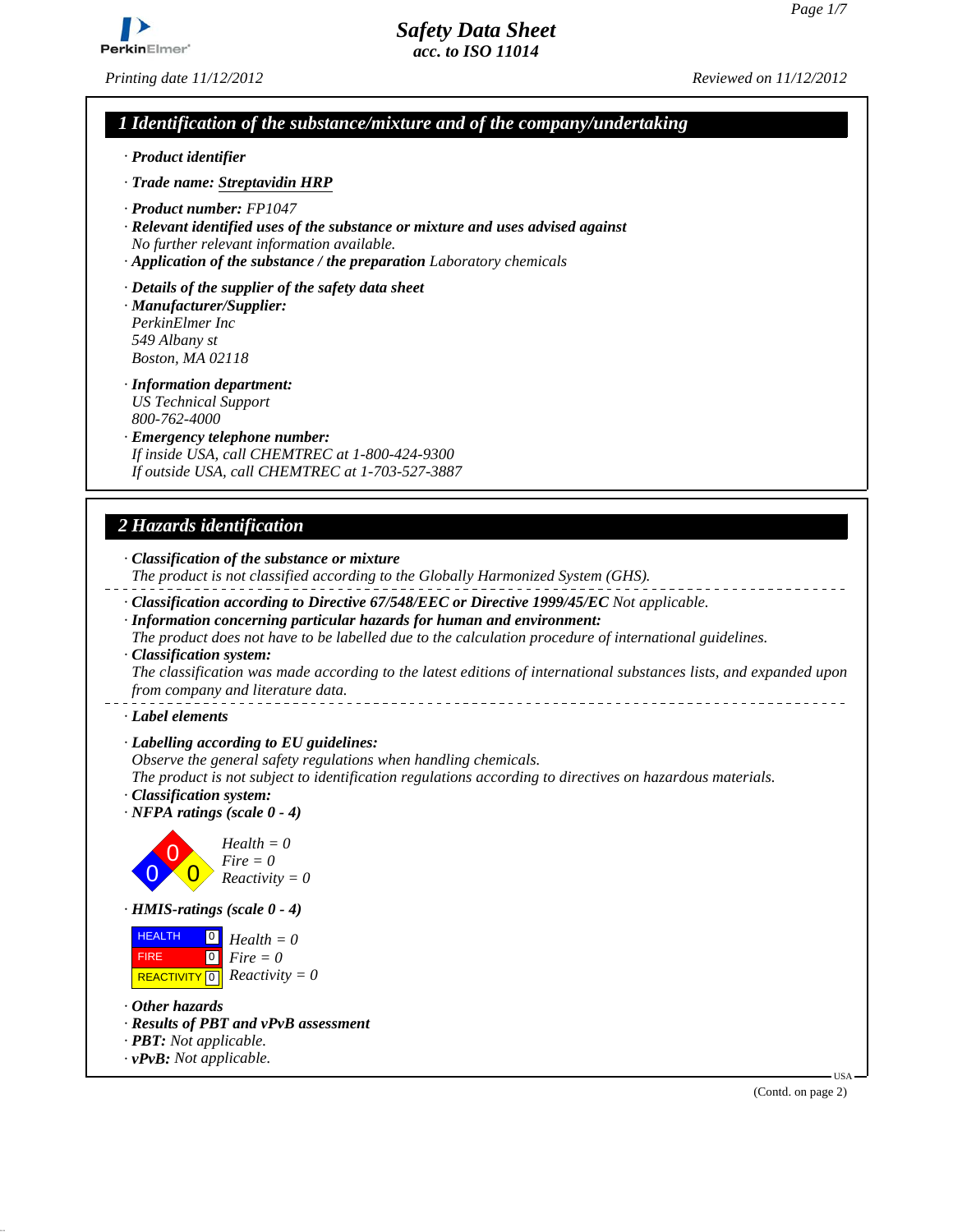*Printing date 11/12/2012 Reviewed on 11/12/2012*

*Trade name: Streptavidin HRP*

(Contd. of page 1)

#### *3 Composition/information on ingredients*

#### *· Chemical characterization: Mixtures*

*· Description: Mixture of the substances listed below with nonhazardous additions.*

*· Dangerous components: Void*

|                 | · Additional Components         |              |
|-----------------|---------------------------------|--------------|
|                 | $99-20-7$ trehalose             | $10 - 25\%$  |
|                 | 68-04-2 Sodium Citrate          | $2.5 - 10\%$ |
|                 | $7647 - 14 - 5$ sodium chloride | $1 - 2.5\%$  |
|                 | 9048-46-8 Albumins, blood serum | $1-2.5%$     |
| 7732-18-5 Water |                                 | 50-75%       |

### *4 First aid measures*

*· Description of first aid measures*

- *· General information: No special measures required.*
- *· After inhalation: Supply fresh air; consult doctor in case of complaints.*
- *· After skin contact: If skin irritation continues, consult a doctor.*
- *· After eye contact: Rinse opened eye for several minutes under running water.*
- *· After swallowing: If symptoms persist consult doctor.*
- *· Information for doctor:*
- *· Most important symptoms and effects, both acute and delayed No further relevant information available.*
- *· Indication of any immediate medical attention and special treatment needed*

*No further relevant information available.*

### *5 Firefighting measures*

- *· Extinguishing media*
- *· Suitable extinguishing agents:*

*CO2, extinguishing powder or water spray. Fight larger fires with water spray or alcohol resistant foam.*

- *· Special hazards arising from the substance or mixture No further relevant information available.*
- *· Advice for firefighters*
- *· Protective equipment: Wear self-contained respiratory protective device.*

### *6 Accidental release measures*

- *· Personal precautions, protective equipment and emergency procedures Not required.*
- *· Environmental precautions: Do not allow to enter sewers/ surface or ground water.*

*· Methods and material for containment and cleaning up:*

*Absorb with liquid-binding material (sand, diatomite, acid binders, universal binders, sawdust).*

*· Reference to other sections*

*No dangerous substances are released.*

*See Section 7 for information on safe handling.*

*See Section 8 for information on personal protection equipment.*

*See Section 13 for disposal information.*

(Contd. on page 3)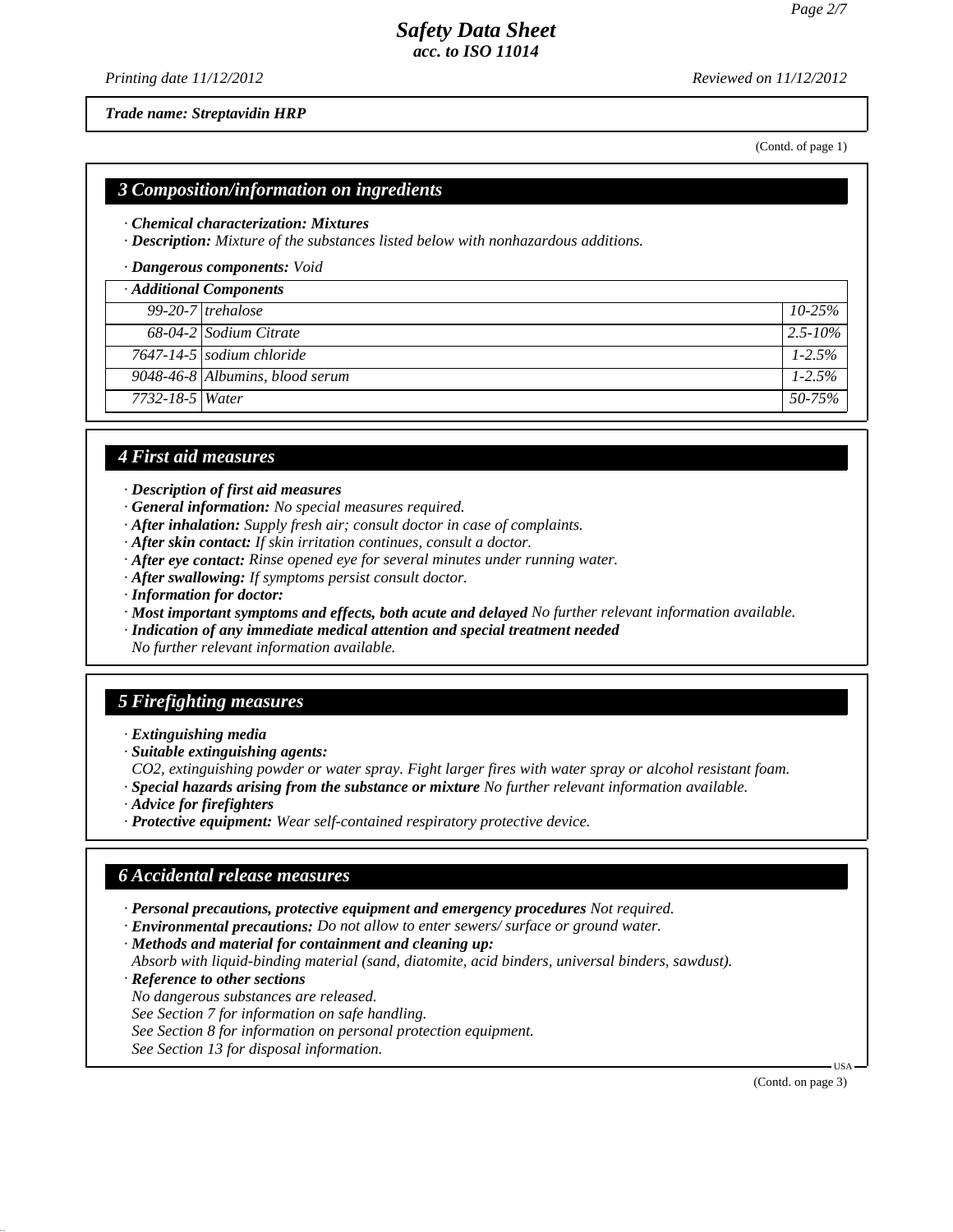(Contd. of page 2)

USA

# *Safety Data Sheet acc. to ISO 11014*

*Printing date 11/12/2012 Reviewed on 11/12/2012*

*Trade name: Streptavidin HRP*

*7 Handling and storage*

- *· Handling:*
- *· Precautions for safe handling No special measures required.*
- *· Information about protection against explosions and fires: No special measures required.*
- *· Conditions for safe storage, including any incompatibilities*
- *· Storage:*
- *· Requirements to be met by storerooms and containers: No special requirements.*
- *· Information about storage in one common storage facility: Not required.*
- *· Further information about storage conditions: None.*
- *· Specific end use(s) No further relevant information available.*

### *8 Exposure controls/personal protection*

*· Additional information about design of technical systems: No further data; see item 7.*

- *· Control parameters*
- *· Components with limit values that require monitoring at the workplace:*
- *The product does not contain any relevant quantities of materials with critical values that have to be monitored at the workplace.*
- *· Additional information: The lists that were valid during the creation were used as basis.*
- *· Exposure controls*
- *· Personal protective equipment:*
- *· General protective and hygienic measures:*
- *The usual precautionary measures for handling chemicals should be followed.*
- *· Respiratory protection: Not required.*
- *· Protection of hands:*

*The glove material has to be impermeable and resistant to the product/ the substance/ the preparation. Selection of the glove material on consideration of the penetration times, rates of diffusion and the degradation*

- *· Material of gloves*
- *The selection of the suitable gloves does not only depend on the material, but also on further marks of quality and varies from manufacturer to manufacturer. As the product is a preparation of several substances, the resistance of the glove material can not be calculated in advance and has therefore to be checked prior to the application.*
- *· Penetration time of glove material*

*The exact break through time has to be found out by the manufacturer of the protective gloves and has to be observed.*

*· Eye protection: Goggles recommended during refilling.*

# *9 Physical and chemical properties*

| · Information on basic physical and chemical properties<br><b>General Information</b> |                                    |                    |
|---------------------------------------------------------------------------------------|------------------------------------|--------------------|
| $\cdot$ Appearance:                                                                   |                                    |                    |
| Form:                                                                                 | Fluid                              |                    |
| Color:<br>$\cdot$ Odor:                                                               | According to product specification |                    |
|                                                                                       | <i>Characteristic</i>              |                    |
| • Odour threshold:                                                                    | Not determined.                    |                    |
| $\cdot$ pH-value:                                                                     | N/A                                |                    |
|                                                                                       |                                    | (Contd. on page 4) |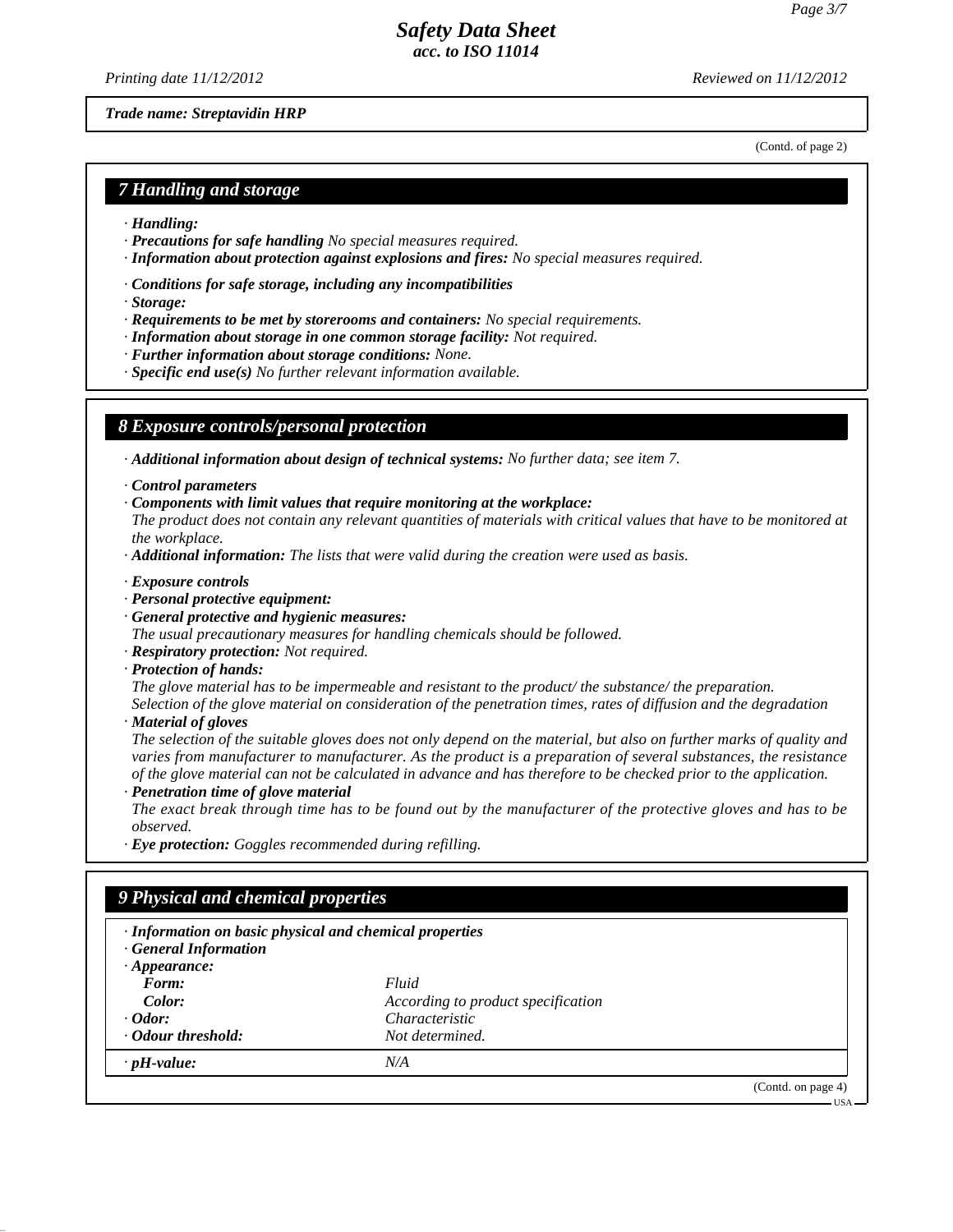*Printing date 11/12/2012 Reviewed on 11/12/2012*

*Trade name: Streptavidin HRP*

|                                                            | (Contd. of page 3)                            |  |
|------------------------------------------------------------|-----------------------------------------------|--|
| Change in condition                                        |                                               |  |
| <b>Melting point/Melting range:</b>                        | Undetermined.                                 |  |
| <b>Boiling point/Boiling range:</b>                        | $100^{\circ}C(212^{\circ}F)$                  |  |
| · Flash point:                                             | Not applicable.                               |  |
| · Flammability (solid, gaseous):                           | Not applicable.                               |  |
| · Ignition temperature:                                    |                                               |  |
| <b>Decomposition temperature:</b>                          | Not determined.                               |  |
| · Auto igniting:                                           | Product is not selfigniting.                  |  |
| · Danger of explosion:                                     | Product does not present an explosion hazard. |  |
| · Explosion limits:                                        |                                               |  |
| Lower:                                                     | Not determined.                               |  |
| <b>Upper:</b>                                              | Not determined.                               |  |
| $\cdot$ Vapor pressure at 20°C (68 °F):                    | 23 hPa (17 mm Hg)                             |  |
| $\cdot$ Density:                                           | Not determined.                               |  |
| · Relative density                                         | Not determined.                               |  |
| · Vapour density                                           | Not determined.                               |  |
| · Evaporation rate                                         | Not determined.                               |  |
| · Solubility in / Miscibility with                         |                                               |  |
| Water:                                                     | Not miscible or difficult to mix.             |  |
| · Partition coefficient (n-octanol/water): Not determined. |                                               |  |
| · Viscosity:                                               |                                               |  |
| Dynamic:                                                   | Not determined.                               |  |
| Kinematic:                                                 | Not determined.                               |  |
| · Solvent content:                                         |                                               |  |
| Organic solvents:                                          | $0.0\%$                                       |  |
| Water:                                                     | 73.7%                                         |  |
| Solids content:                                            | 2.5%                                          |  |
| $·$ Other information                                      | No further relevant information available.    |  |

# *10 Stability and reactivity*

*· Reactivity*

*· Chemical stability*

- *· Thermal decomposition / conditions to be avoided: No decomposition if used according to specifications.*
- *· Possibility of hazardous reactions No dangerous reactions known.*

*· Conditions to avoid No further relevant information available.*

*· Incompatible materials: No further relevant information available.*

*· Hazardous decomposition products: No dangerous decomposition products known.*

(Contd. on page 5)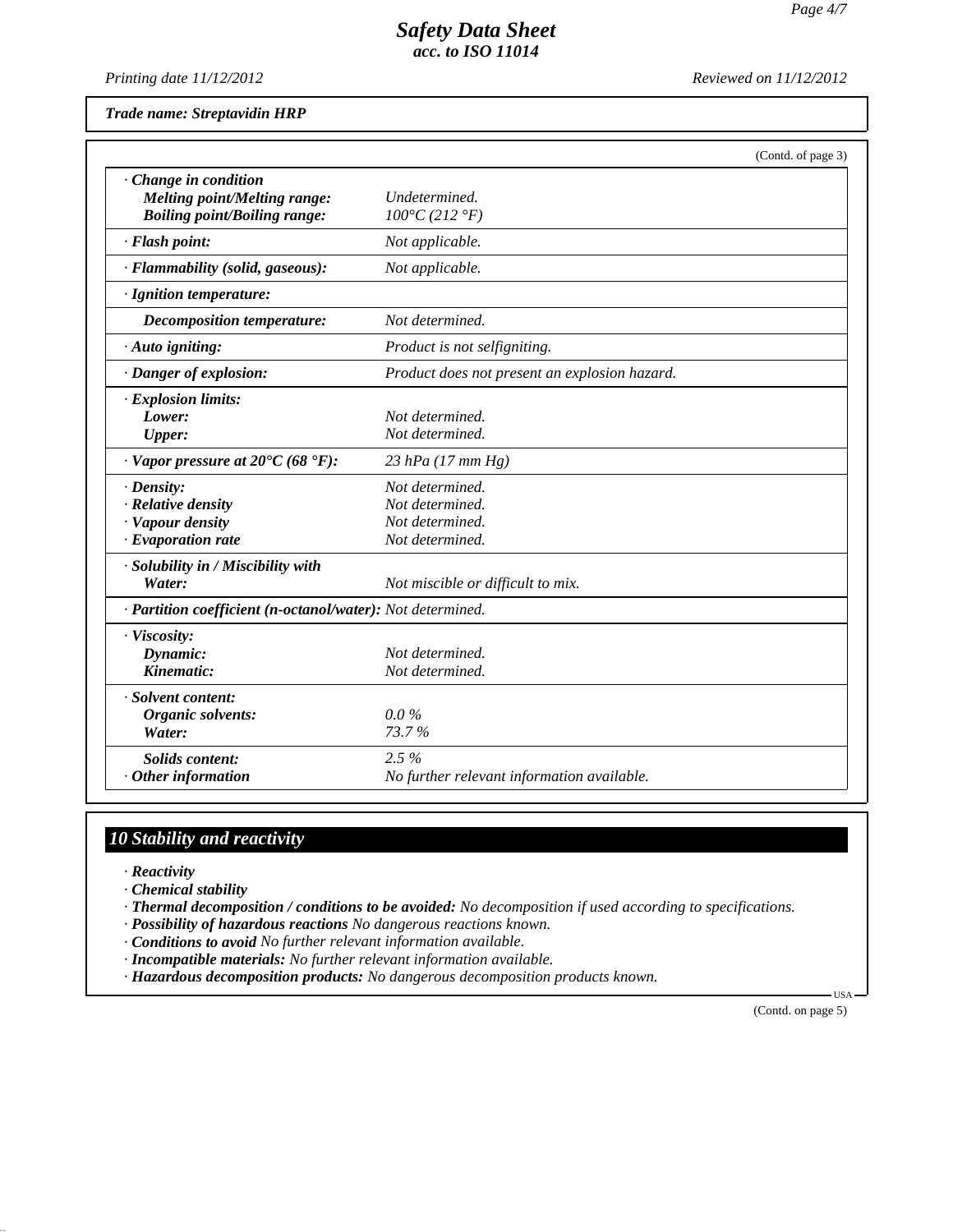*Printing date 11/12/2012 Reviewed on 11/12/2012*

*Trade name: Streptavidin HRP*

(Contd. of page 4)

### *11 Toxicological information*

- *· Information on toxicological effects*
- *· Acute toxicity:*
- *· Primary irritant effect:*
- *· on the skin: May cause skin irritation.*
- *· on the eye: May cause eye irritation.*
- *· Sensitization: No sensitizing effects known.*
- *· Additional toxicological information:*

*The product is not subject to classification according to internally approved calculation methods for preparations:*

*When used and handled according to specifications, the product does not have any harmful effects according to our experience and the information provided to us.*

#### *· Carcinogenic categories*

#### *· IARC (International Agency for Research on Cancer)*

*None of the ingredients is listed.*

*· NTP (National Toxicology Program)*

*None of the ingredients is listed.*

## *12 Ecological information*

*· Toxicity*

- *· Aquatic toxicity: No further relevant information available.*
- *· Persistence and degradability No further relevant information available.*
- *· Behavior in environmental systems:*
- *· Bioaccumulative potential No further relevant information available.*
- *· Mobility in soil No further relevant information available.*
- *· Ecotoxical effects: N/A*
- *· Other information: N/A*
- *· Results of PBT and vPvB assessment*
- *· PBT: Not applicable.*
- *· vPvB: Not applicable.*
- *· Other adverse effects No further relevant information available.*

#### *13 Disposal considerations*

- *· Waste treatment methods*
- *· Recommendation: Must be specially treated adhering to official regulations.*

*· Uncleaned packagings:*

*· Recommendation: Disposal must be made according to official regulations.*

| · UN-Number                     |      |  |
|---------------------------------|------|--|
| · DOT, ADR, ADN, IMDG, IATA     | Void |  |
| $\cdot$ UN proper shipping name |      |  |
| · DOT, ADR, ADN, IMDG, IATA     | Void |  |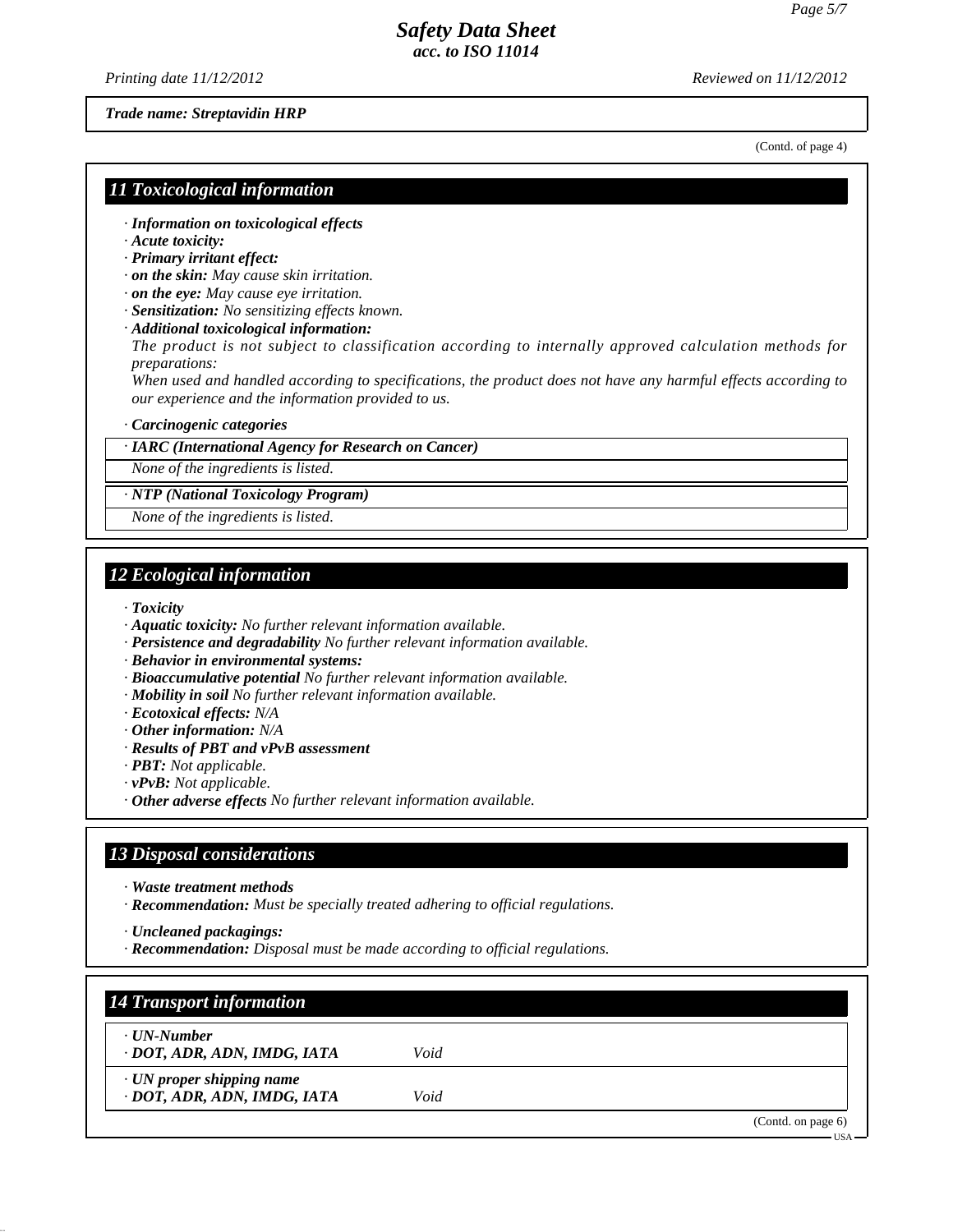*Printing date 11/12/2012 Reviewed on 11/12/2012*

*Trade name: Streptavidin HRP*

|                                                                                     | (Contd. of page 5)                                   |
|-------------------------------------------------------------------------------------|------------------------------------------------------|
| $\cdot$ Transport hazard class(es)                                                  |                                                      |
| · DOT, ADR, ADN, IMDG, IATA<br>· Class                                              | Void                                                 |
| · Packing group<br>· DOT, ADR, IMDG, IATA                                           | Void                                                 |
| Environmental hazards:<br>$\cdot$ Marine pollutant:                                 | No                                                   |
| $\cdot$ Special precautions for user                                                | Not applicable.                                      |
| · Transport in bulk according to Annex II of<br><b>MARPOL73/78 and the IBC Code</b> | Not applicable.                                      |
| · Transport/Additional information:                                                 | Not dangerous according to the above specifications. |
| · UN "Model Regulation":                                                            |                                                      |

# *15 Regulatory information*

*· Safety, health and environmental regulations/legislation specific for the substance or mixture · Sara*

*· Section 355 (extremely hazardous substances):*

*None of the ingredients is listed.*

*· Section 313 (Specific toxic chemical listings):*

*None of the ingredients is listed.*

*· TSCA (Toxic Substances Control Act):*

*All ingredients are listed.*

*· Proposition 65*

*· Chemicals known to cause cancer:*

*None of the ingredients is listed.*

*· Chemicals known to cause reproductive toxicity for females:*

*None of the ingredients is listed.*

*· Chemicals known to cause reproductive toxicity for males:*

*None of the ingredients is listed.*

*· Chemicals known to cause developmental toxicity:*

*None of the ingredients is listed.*

*· Cancerogenity categories*

*· EPA (Environmental Protection Agency)*

*None of the ingredients is listed.*

*· TLV (Threshold Limit Value established by ACGIH)*

*None of the ingredients is listed.*

*· NIOSH-Ca (National Institute for Occupational Safety and Health)*

*None of the ingredients is listed.*

*· OSHA-Ca (Occupational Safety & Health Administration)*

*None of the ingredients is listed.*

(Contd. on page 7)

USA